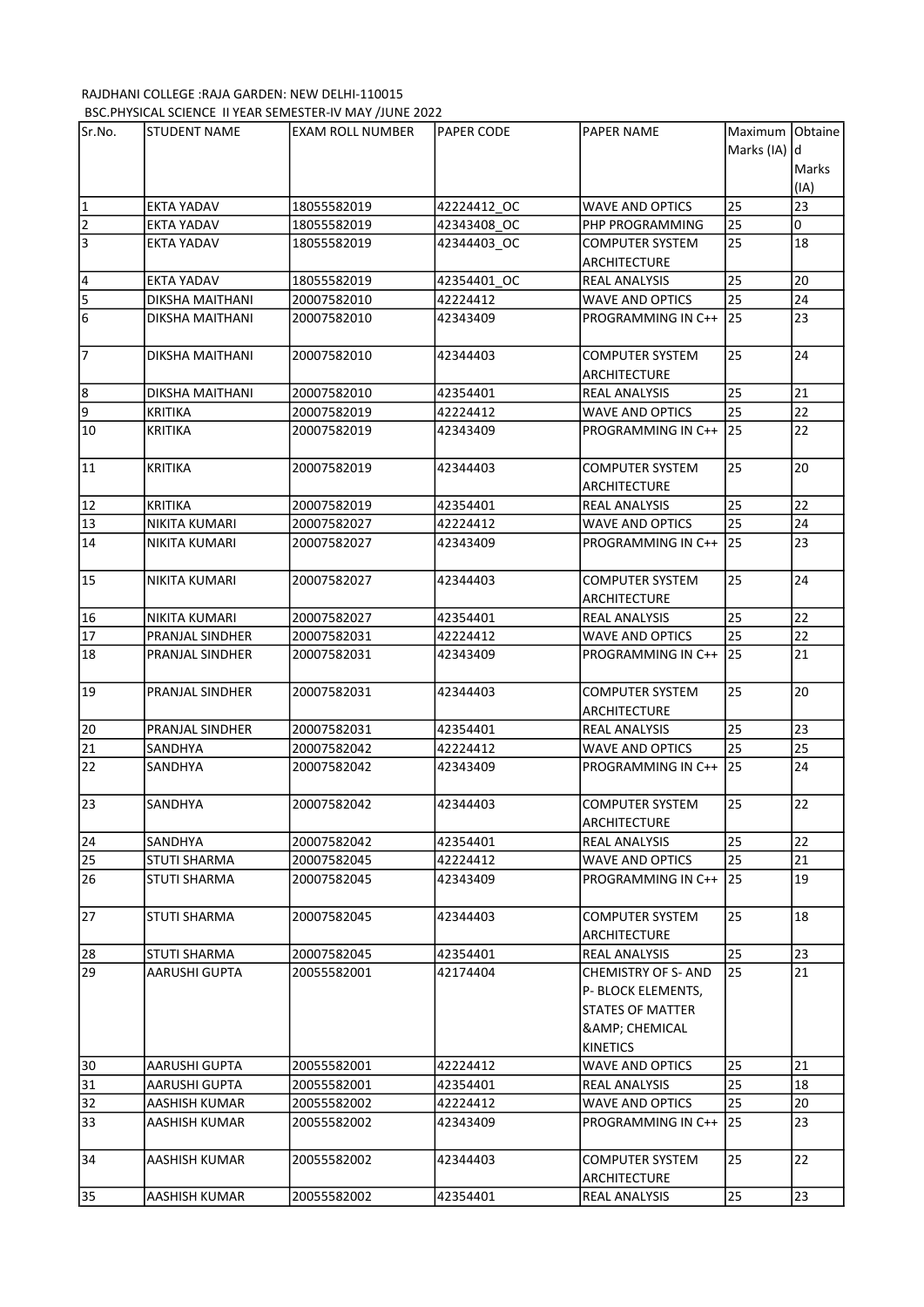| 36       | <b>ABHISHEK MAHAR</b>     | 20055582004                | 42224412 | <b>WAVE AND OPTICS</b>                                                                                           | 25 | 21 |
|----------|---------------------------|----------------------------|----------|------------------------------------------------------------------------------------------------------------------|----|----|
| 37       | <b>ABHISHEK MAHAR</b>     | 20055582004                | 42343409 | PROGRAMMING IN C++                                                                                               | 25 | 22 |
| 38       | ABHISHEK MAHAR            | 20055582004                | 42344403 | <b>COMPUTER SYSTEM</b><br>ARCHITECTURE                                                                           | 25 | 23 |
| 39       | <b>ABHISHEK MAHAR</b>     | 20055582004                | 42354401 | <b>REAL ANALYSIS</b>                                                                                             | 25 | 23 |
| 40       | ADITYA YADAV              | 20055582005                | 42224412 | <b>WAVE AND OPTICS</b>                                                                                           | 25 | 19 |
| 41       | ADITYA YADAV              | 20055582005                | 42343409 | PROGRAMMING IN C++                                                                                               | 25 | 24 |
|          |                           |                            |          |                                                                                                                  |    |    |
| 42       | ADITYA YADAV              | 20055582005                | 42344403 | <b>COMPUTER SYSTEM</b><br><b>ARCHITECTURE</b>                                                                    | 25 | 23 |
|          | ADITYA YADAV              |                            | 42354401 |                                                                                                                  | 25 | 22 |
| 43<br>44 | AKSHAY KUMAR SAINI        | 20055582005<br>20055582006 |          | <b>REAL ANALYSIS</b><br><b>CHEMISTRY OF S- AND</b>                                                               | 25 | 16 |
|          |                           |                            | 42174404 | P- BLOCK ELEMENTS,<br><b>STATES OF MATTER</b><br><b>&amp; CHEMICAL</b>                                           |    |    |
| 45       | AKSHAY KUMAR SAINI        | 20055582006                | 42224412 | <b>KINETICS</b><br><b>WAVE AND OPTICS</b>                                                                        | 25 | 11 |
|          |                           |                            |          |                                                                                                                  |    |    |
| 46       | <b>AKSHAY KUMAR SAINI</b> | 20055582006                | 42354401 | <b>REAL ANALYSIS</b>                                                                                             | 25 | 18 |
| 47       | <b>AKSHAY SAINI</b>       | 20055582007                | 42224412 | <b>WAVE AND OPTICS</b>                                                                                           | 25 | 21 |
| 48       | AKSHAY SAINI              | 20055582007                | 42343409 | PROGRAMMING IN C++                                                                                               | 25 | 23 |
| 49       | <b>AKSHAY SAINI</b>       | 20055582007                | 42344403 | <b>COMPUTER SYSTEM</b><br><b>ARCHITECTURE</b>                                                                    | 25 | 20 |
| 50       | <b>AKSHAY SAINI</b>       | 20055582007                | 42354401 | <b>REAL ANALYSIS</b>                                                                                             | 25 | 23 |
| 51       | AMIT                      | 20055582008                | 42174404 | <b>CHEMISTRY OF S- AND</b><br>P- BLOCK ELEMENTS,<br>STATES OF MATTER<br><b>&amp; CHEMICAL</b><br><b>KINETICS</b> | 25 | 16 |
| 52       | AMIT                      | 20055582008                | 42224412 | <b>WAVE AND OPTICS</b>                                                                                           | 25 | 20 |
| 53       | <b>AMIT</b>               | 20055582008                | 42354401 | <b>REAL ANALYSIS</b>                                                                                             | 25 | 22 |
| 54       | <b>ANANT TOMAR</b>        | 20055582009                | 42224412 | <b>WAVE AND OPTICS</b>                                                                                           | 25 | 24 |
| 55       | <b>ANANT TOMAR</b>        | 20055582009                | 42343409 | PROGRAMMING IN C++                                                                                               | 25 | 22 |
| 56       | ANANT TOMAR               | 20055582009                | 42344403 | <b>COMPUTER SYSTEM</b><br><b>ARCHITECTURE</b>                                                                    | 25 | 23 |
| 57       | <b>ANANT TOMAR</b>        | 20055582009                | 42354401 | <b>REAL ANALYSIS</b>                                                                                             | 25 | 23 |
| 58       | <b>ANIKET RATHI</b>       | 20055582010                | 42224412 | <b>WAVE AND OPTICS</b>                                                                                           | 25 | 21 |
| 59       | ANIKET RATHI              | 20055582010                | 42343409 | PROGRAMMING IN C++                                                                                               | 25 | 21 |
| 60       | <b>ANIKET RATHI</b>       | 20055582010                | 42344403 | <b>COMPUTER SYSTEM</b><br><b>ARCHITECTURE</b>                                                                    | 25 | 22 |
| 61       | <b>ANIKET RATHI</b>       | 20055582010                | 42354401 | <b>REAL ANALYSIS</b>                                                                                             | 25 | 20 |
| 62       | <b>ANIKET TIWARI</b>      | 20055582011                | 42174404 | <b>CHEMISTRY OF S- AND</b><br>P- BLOCK ELEMENTS,<br><b>STATES OF MATTER</b><br><b>&amp; CHEMICAL</b><br>KINETICS | 25 | 23 |
| 63       | <b>ANIKET TIWARI</b>      | 20055582011                | 42224412 | <b>WAVE AND OPTICS</b>                                                                                           | 25 | 20 |
| 64       | <b>ANIKET TIWARI</b>      | 20055582011                | 42354401 | <b>REAL ANALYSIS</b>                                                                                             | 25 | 20 |
| 65       | ANKIT                     | 20055582012                | 42224412 | <b>WAVE AND OPTICS</b>                                                                                           | 25 | 21 |
| 66       | <b>ANKIT</b>              | 20055582012                | 42343409 | PROGRAMMING IN C++                                                                                               | 25 | 18 |
| 67       | <b>ANKIT</b>              | 20055582012                | 42344403 | <b>COMPUTER SYSTEM</b><br>ARCHITECTURE                                                                           | 25 | 20 |
| 68       | <b>ANKIT</b>              | 20055582012                | 42354401 | <b>REAL ANALYSIS</b>                                                                                             | 25 | 20 |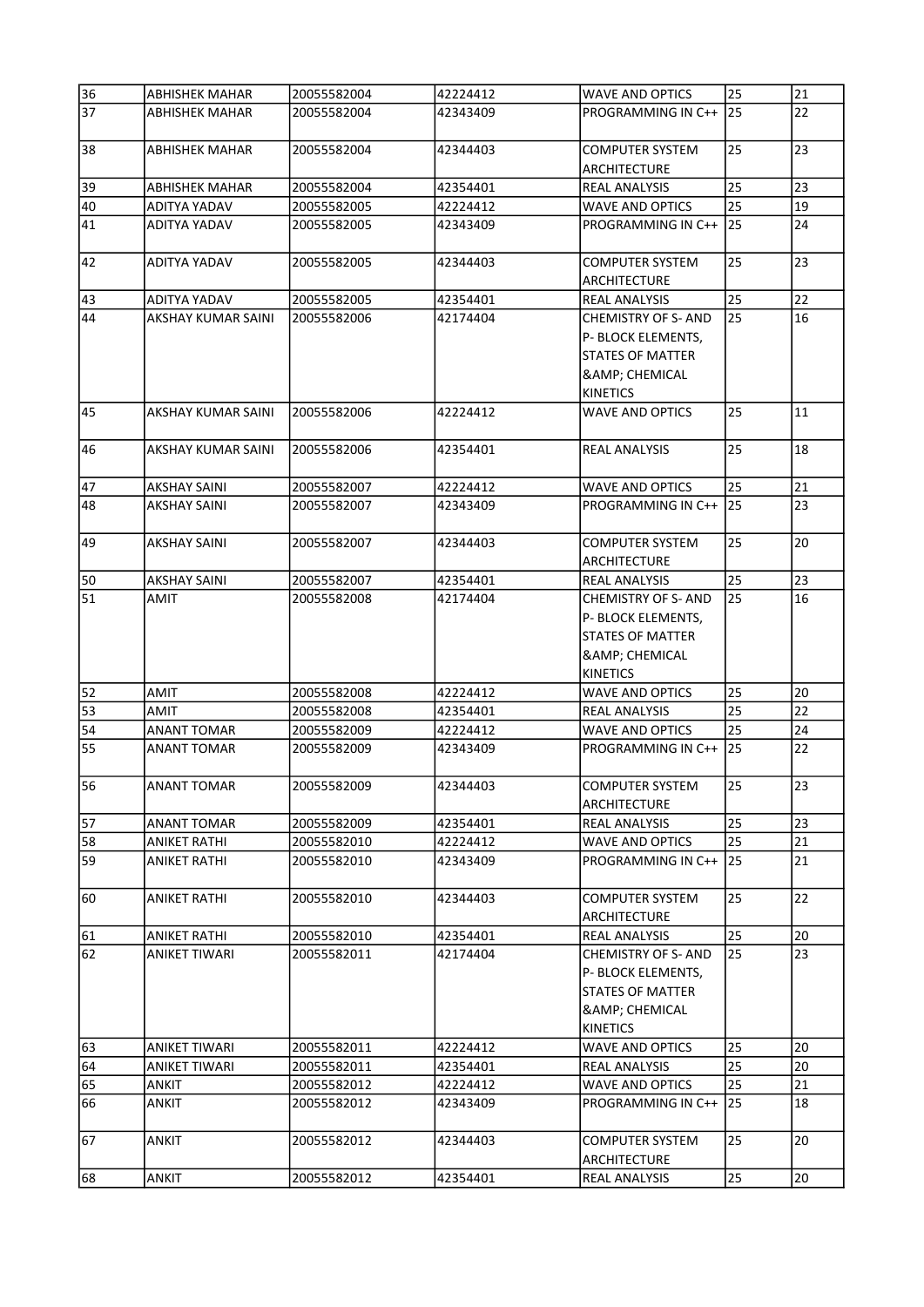| 69     | <b>ANKIT</b>                   | 20055582013 | 42174404 | <b>CHEMISTRY OF S- AND</b>                    | 25 | 22 |
|--------|--------------------------------|-------------|----------|-----------------------------------------------|----|----|
|        |                                |             |          | P- BLOCK ELEMENTS,                            |    |    |
|        |                                |             |          | <b>STATES OF MATTER</b>                       |    |    |
|        |                                |             |          | <b>&amp; CHEMICAL</b>                         |    |    |
|        |                                |             |          | <b>KINETICS</b>                               |    |    |
| 70     | ANKIT                          | 20055582013 | 42224412 | <b>WAVE AND OPTICS</b>                        | 25 | 22 |
| $71\,$ | ANKIT                          | 20055582013 | 42354401 | <b>REAL ANALYSIS</b>                          | 25 | 22 |
| 72     | <b>ANKIT SHUKLA</b>            | 20055582014 | 42224412 | WAVE AND OPTICS                               | 25 | 22 |
| 73     | <b>ANKIT SHUKLA</b>            | 20055582014 | 42343409 | PROGRAMMING IN C++                            | 25 | 23 |
| 74     | <b>ANKIT SHUKLA</b>            | 20055582014 | 42344403 | <b>COMPUTER SYSTEM</b>                        | 25 | 21 |
|        |                                |             |          | ARCHITECTURE                                  |    |    |
| 75     | <b>ANKIT SHUKLA</b>            | 20055582014 | 42354401 | REAL ANALYSIS                                 | 25 | 22 |
| 76     | ANSHITA DHANKHAR               | 20055582015 | 42174404 | <b>CHEMISTRY OF S- AND</b>                    | 25 | 20 |
|        |                                |             |          | P- BLOCK ELEMENTS,                            |    |    |
|        |                                |             |          | <b>STATES OF MATTER</b>                       |    |    |
|        |                                |             |          | & CHEMICAL                                    |    |    |
|        |                                |             |          | <b>KINETICS</b>                               |    |    |
| 77     | ANSHITA DHANKHAR               | 20055582015 | 42224412 | WAVE AND OPTICS                               | 25 | 22 |
| 78     | ANSHITA DHANKHAR               | 20055582015 | 42354401 | REAL ANALYSIS                                 | 25 | 20 |
| 79     | ANURAG MISHRA                  | 20055582017 | 42174404 | <b>CHEMISTRY OF S- AND</b>                    | 25 | 21 |
|        |                                |             |          | P- BLOCK ELEMENTS,                            |    |    |
|        |                                |             |          | <b>STATES OF MATTER</b>                       |    |    |
|        |                                |             |          | & CHEMICAL                                    |    |    |
|        |                                |             |          | <b>KINETICS</b>                               |    |    |
|        |                                |             |          |                                               |    |    |
| 80     | <b>ANURAG MISHRA</b>           | 20055582017 | 42224412 | <b>WAVE AND OPTICS</b>                        | 25 | 23 |
| 81     | <b>ANURAG MISHRA</b>           | 20055582017 | 42354401 | <b>REAL ANALYSIS</b>                          | 25 | 22 |
| 82     | ARSHI JAHAN                    | 20055582018 | 42174404 | <b>CHEMISTRY OF S- AND</b>                    | 25 | 18 |
|        |                                |             |          | P- BLOCK ELEMENTS,                            |    |    |
|        |                                |             |          | <b>STATES OF MATTER</b>                       |    |    |
|        |                                |             |          | & CHEMICAL                                    |    |    |
|        |                                |             |          | <b>KINETICS</b>                               |    |    |
| 83     | ARSHI JAHAN                    | 20055582018 | 42224412 | <b>WAVE AND OPTICS</b>                        | 25 | 24 |
| 84     | ARSHI JAHAN                    | 20055582018 | 42354401 | REAL ANALYSIS                                 | 25 | 25 |
| 85     | ATUL KUMAR BHARTI              | 20055582019 | 42224412 | WAVE AND OPTICS                               | 25 | 11 |
| 86     | <b>ATUL KUMAR BHARTI</b>       | 20055582019 | 42343409 | PROGRAMMING IN C++                            | 25 | 20 |
| 87     | ATUL KUMAR BHARTI              | 20055582019 | 42344403 | <b>COMPUTER SYSTEM</b>                        | 25 | 20 |
|        |                                |             |          | ARCHITECTURE                                  |    |    |
| 88     | ATUL KUMAR BHARTI              | 20055582019 | 42354401 | <b>REAL ANALYSIS</b>                          | 25 | 23 |
| 89     | <b>AYUSH PRATAP SINGH</b>      | 20055582020 | 42174404 | <b>CHEMISTRY OF S-AND</b>                     | 25 | 17 |
|        |                                |             |          | P- BLOCK ELEMENTS,                            |    |    |
|        |                                |             |          | STATES OF MATTER                              |    |    |
|        |                                |             |          | <b>&amp; CHEMICAL</b>                         |    |    |
|        |                                |             |          | <b>KINETICS</b>                               |    |    |
| 90     | <b>AYUSH PRATAP SINGH</b>      | 20055582020 | 42224412 | WAVE AND OPTICS                               | 25 | 20 |
| 91     | AYUSH PRATAP SINGH             | 20055582020 | 42354401 | <b>REAL ANALYSIS</b>                          | 25 | 15 |
|        |                                |             |          |                                               |    |    |
| 92     | <b>BAIRU MANIKANTA</b><br>GOUD | 20055582021 | 42224412 | WAVE AND OPTICS                               | 25 | 21 |
| 93     | BAIRU MANIKANTA                | 20055582021 | 42343409 | PROGRAMMING IN C++                            | 25 | 24 |
|        | GOUD                           |             |          |                                               |    |    |
| 94     | <b>BAIRU MANIKANTA</b><br>GOUD | 20055582021 | 42344403 | <b>COMPUTER SYSTEM</b><br><b>ARCHITECTURE</b> | 25 | 24 |
| 95     | BAIRU MANIKANTA<br>GOUD        | 20055582021 | 42354401 | <b>REAL ANALYSIS</b>                          | 25 | 25 |
| 96     | <b>BHARTI</b>                  | 20055582022 | 42224412 | <b>WAVE AND OPTICS</b>                        | 25 | 24 |
| 97     | BHARTI                         | 20055582022 | 42354401 | <b>REAL ANALYSIS</b>                          | 25 | 25 |
|        |                                |             |          |                                               |    |    |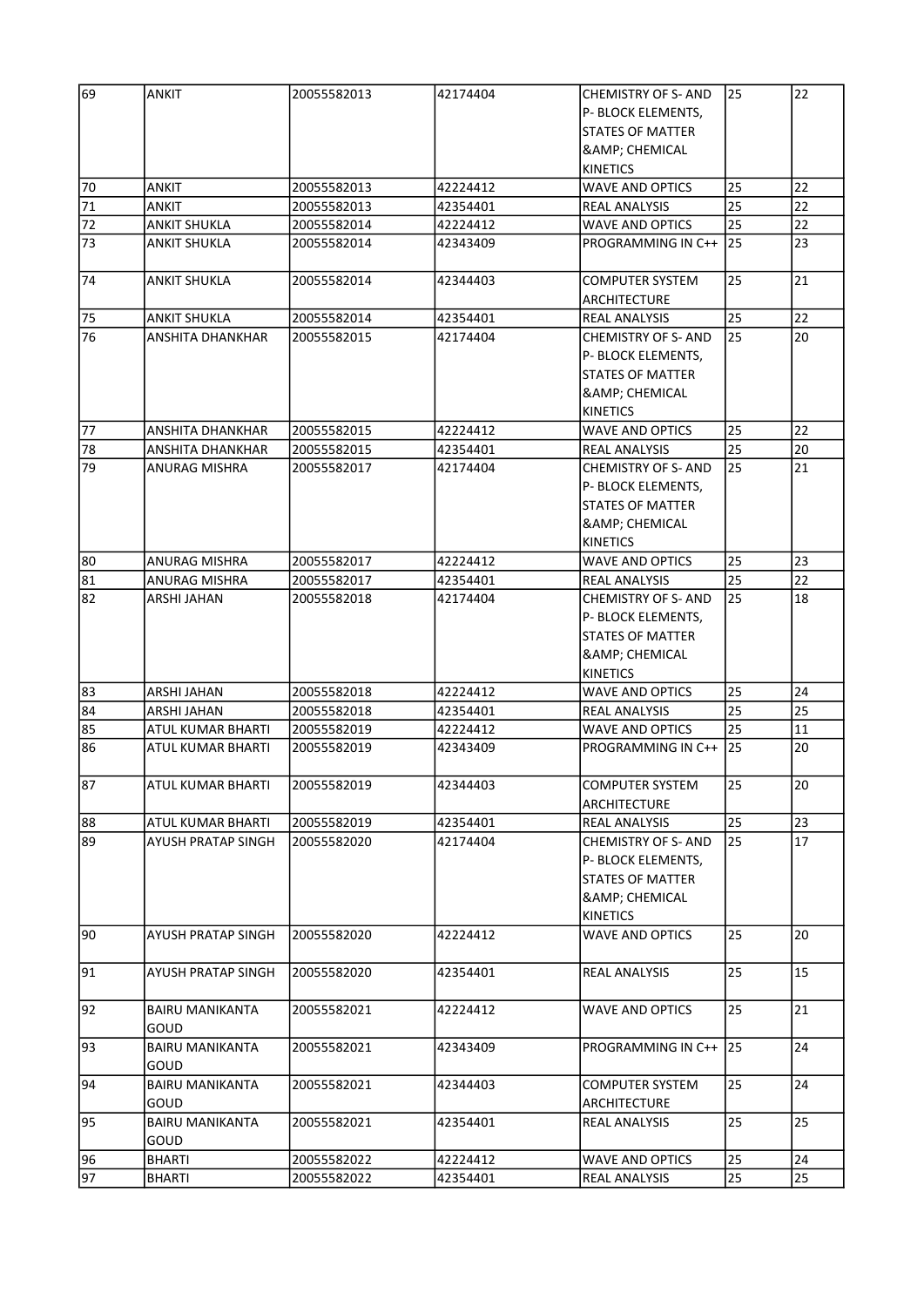| 98  | <b>BHARTI</b>      | 20055582022 | 42514413 | <b>MICROPROCESSOR</b>      | 25 | 18 |
|-----|--------------------|-------------|----------|----------------------------|----|----|
|     |                    |             |          | <b>AND</b>                 |    |    |
|     |                    |             |          | MICROCONTROLLER            |    |    |
|     |                    |             |          | <b>SYSTEMS</b>             |    |    |
| 99  | <b>CHARU BISHT</b> | 20055582023 | 42224412 | <b>WAVE AND OPTICS</b>     | 25 | 25 |
| 100 | CHARU BISHT        | 20055582023 | 42343409 | PROGRAMMING IN C++ 125     |    | 24 |
|     |                    |             |          |                            |    |    |
| 101 | <b>CHARU BISHT</b> | 20055582023 | 42344403 | <b>COMPUTER SYSTEM</b>     | 25 | 24 |
|     |                    |             |          | <b>ARCHITECTURE</b>        |    |    |
| 102 | <b>CHARU BISHT</b> | 20055582023 | 42354401 | <b>REAL ANALYSIS</b>       | 25 | 25 |
| 103 | CHIRAG             | 20055582024 | 42174404 | <b>CHEMISTRY OF S- AND</b> | 25 | 18 |
|     |                    |             |          | P- BLOCK ELEMENTS,         |    |    |
|     |                    |             |          | <b>STATES OF MATTER</b>    |    |    |
|     |                    |             |          | <b>&amp; CHEMICAL</b>      |    |    |
|     |                    |             |          | <b>KINETICS</b>            |    |    |
| 104 | <b>CHIRAG</b>      | 20055582024 | 42224412 | <b>WAVE AND OPTICS</b>     | 25 | 20 |
| 105 | <b>CHIRAG</b>      | 20055582024 | 42354401 | <b>REAL ANALYSIS</b>       | 25 | 22 |
| 106 | DEEPANSHU MALIK    | 20055582025 | 42224412 | <b>WAVE AND OPTICS</b>     | 25 | 17 |
| 107 | DEEPANSHU MALIK    | 20055582025 | 42354401 | <b>REAL ANALYSIS</b>       | 25 | 25 |
| 108 | DEEPANSHU MALIK    | 20055582025 | 42514413 | <b>MICROPROCESSOR</b>      | 25 | 21 |
|     |                    |             |          | <b>AND</b>                 |    |    |
|     |                    |             |          |                            |    |    |
|     |                    |             |          | <b>MICROCONTROLLER</b>     |    |    |
|     |                    |             |          | <b>SYSTEMS</b>             |    |    |
| 109 | <b>DIPINDER</b>    | 20055582026 | 42174404 | <b>CHEMISTRY OF S- AND</b> | 25 | 18 |
|     |                    |             |          | P- BLOCK ELEMENTS,         |    |    |
|     |                    |             |          | <b>STATES OF MATTER</b>    |    |    |
|     |                    |             |          | <b>&amp; CHEMICAL</b>      |    |    |
|     |                    |             |          | KINETICS                   |    |    |
| 110 | <b>DIPINDER</b>    | 20055582026 | 42224412 | <b>WAVE AND OPTICS</b>     | 25 | 18 |
| 111 | <b>DIPINDER</b>    | 20055582026 | 42354401 | <b>REAL ANALYSIS</b>       | 25 | 22 |
| 112 | <b>DIPTI</b>       | 20055582027 | 42174404 | <b>CHEMISTRY OF S- AND</b> | 25 | 24 |
|     |                    |             |          | P- BLOCK ELEMENTS,         |    |    |
|     |                    |             |          | <b>STATES OF MATTER</b>    |    |    |
|     |                    |             |          | <b>&amp; CHEMICAL</b>      |    |    |
|     |                    |             |          | KINETICS                   |    |    |
| 113 | <b>DIPTI</b>       | 20055582027 | 42224412 | <b>WAVE AND OPTICS</b>     | 25 | 24 |
| 114 | <b>DIPTI</b>       | 20055582027 | 42354401 | <b>REAL ANALYSIS</b>       | 25 | 22 |
| 115 | DIVYANSHU KANDPAL  | 20055582028 | 42224412 | WAVE AND OPTICS            | 25 | 23 |
|     |                    |             |          |                            |    |    |
| 116 | DIVYANSHU KANDPAL  | 20055582028 | 42343409 | PROGRAMMING IN C++ 25      |    | 20 |
|     |                    |             |          |                            |    |    |
| 117 | DIVYANSHU KANDPAL  | 20055582028 | 42344403 | <b>COMPUTER SYSTEM</b>     | 25 | 21 |
|     |                    |             |          | <b>ARCHITECTURE</b>        |    |    |
| 118 | DIVYANSHU KANDPAL  | 20055582028 | 42354401 | REAL ANALYSIS              | 25 | 22 |
|     |                    |             |          |                            |    |    |
| 119 | DURGESH SINGH      | 20055582029 | 42174404 | <b>CHEMISTRY OF S- AND</b> | 25 | 21 |
|     | GAUTAM             |             |          | P- BLOCK ELEMENTS,         |    |    |
|     |                    |             |          | <b>STATES OF MATTER</b>    |    |    |
|     |                    |             |          | & CHEMICAL                 |    |    |
|     |                    |             |          | <b>KINETICS</b>            |    |    |
| 120 | DURGESH SINGH      | 20055582029 | 42224412 | <b>WAVE AND OPTICS</b>     | 25 | 20 |
|     | GAUTAM             |             |          |                            |    |    |
| 121 | DURGESH SINGH      | 20055582029 | 42354401 | <b>REAL ANALYSIS</b>       | 25 | 22 |
|     | GAUTAM             |             |          |                            |    |    |
| 122 | GAURAV             | 20055582030 | 42224412 | <b>WAVE AND OPTICS</b>     | 25 | 21 |
| 123 | GAURAV             | 20055582030 | 42343409 | PROGRAMMING IN C++         | 25 | 19 |
|     |                    |             |          |                            |    |    |
| 124 | GAURAV             | 20055582030 | 42344403 | <b>COMPUTER SYSTEM</b>     | 25 | 20 |
|     |                    |             |          | <b>ARCHITECTURE</b>        |    |    |
| 125 | GAURAV             | 20055582030 | 42354401 | <b>REAL ANALYSIS</b>       | 25 | 21 |
|     |                    |             |          |                            |    |    |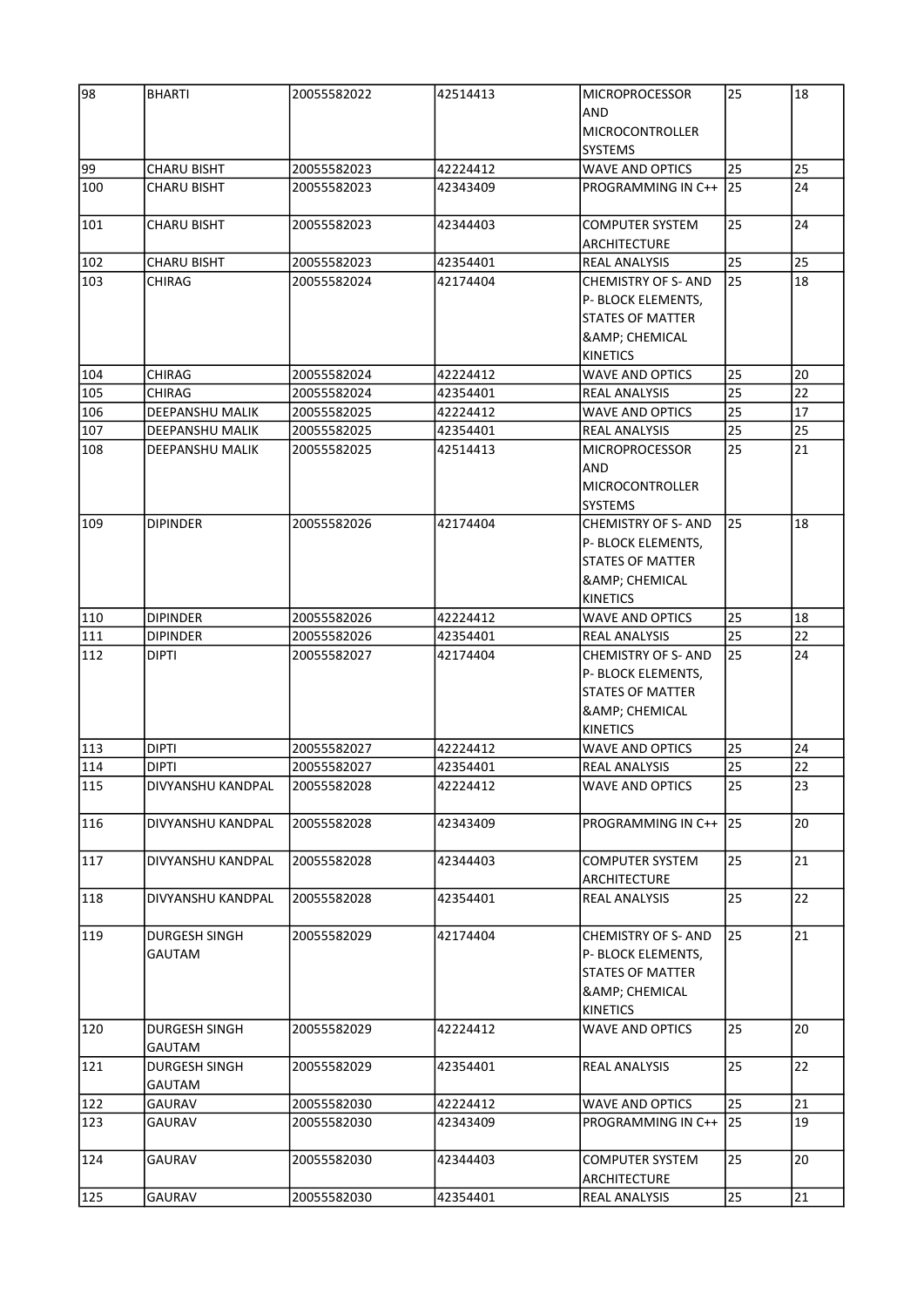| 126 | GAURAV KUMAR            | 20055582031 | 42174404 | <b>CHEMISTRY OF S- AND</b><br>P- BLOCK ELEMENTS, | 25 | 24 |
|-----|-------------------------|-------------|----------|--------------------------------------------------|----|----|
|     |                         |             |          | <b>STATES OF MATTER</b>                          |    |    |
|     |                         |             |          | <b>&amp; CHEMICAL</b>                            |    |    |
|     |                         |             |          | <b>KINETICS</b>                                  |    |    |
| 127 | GAURAV KUMAR            | 20055582031 | 42224412 | <b>WAVE AND OPTICS</b>                           | 25 | 20 |
| 128 | GAURAV KUMAR            | 20055582031 | 42354401 | <b>REAL ANALYSIS</b>                             | 25 | 25 |
| 129 | HARSHIT TRIPATHI        | 20055582032 | 42174404 | <b>CHEMISTRY OF S- AND</b>                       | 25 | 20 |
|     |                         |             |          | P- BLOCK ELEMENTS,                               |    |    |
|     |                         |             |          | <b>STATES OF MATTER</b>                          |    |    |
|     |                         |             |          | <b>&amp; CHEMICAL</b>                            |    |    |
|     |                         |             |          | <b>KINETICS</b>                                  |    |    |
| 130 | <b>HARSHIT TRIPATHI</b> | 20055582032 | 42224412 | <b>WAVE AND OPTICS</b>                           | 25 | 22 |
| 131 | HARSHIT TRIPATHI        | 20055582032 | 42354401 | <b>REAL ANALYSIS</b>                             | 25 | 15 |
| 132 | <b>HEMANT KUMAR</b>     | 20055582033 | 42174404 | <b>CHEMISTRY OF S- AND</b>                       | 25 | 23 |
|     | MEENA                   |             |          | P- BLOCK ELEMENTS,                               |    |    |
|     |                         |             |          | <b>STATES OF MATTER</b>                          |    |    |
|     |                         |             |          | <b>&amp; CHEMICAL</b>                            |    |    |
|     |                         |             |          | <b>KINETICS</b>                                  |    |    |
| 133 | <b>HEMANT KUMAR</b>     | 20055582033 | 42224412 | <b>WAVE AND OPTICS</b>                           | 25 | 20 |
|     | MEENA                   |             |          |                                                  |    |    |
| 134 | <b>HEMANT KUMAR</b>     | 20055582033 | 42354401 | <b>REAL ANALYSIS</b>                             | 25 | 18 |
|     | <b>MEENA</b>            |             |          |                                                  |    |    |
| 135 | <b>ISHA RAWAT</b>       | 20055582034 | 42224412 | <b>WAVE AND OPTICS</b>                           | 25 | 17 |
| 136 | <b>ISHA RAWAT</b>       | 20055582034 | 42354401 | <b>REAL ANALYSIS</b>                             | 25 | 22 |
| 137 | <b>ISHA RAWAT</b>       | 20055582034 | 42514413 | <b>MICROPROCESSOR</b>                            | 25 | 16 |
|     |                         |             |          | AND                                              |    |    |
|     |                         |             |          | MICROCONTROLLER                                  |    |    |
|     |                         |             |          | <b>SYSTEMS</b>                                   |    |    |
| 138 | <b>ISHIKA RANA</b>      | 20055582035 | 42174404 | <b>CHEMISTRY OF S- AND</b>                       | 25 | 20 |
|     |                         |             |          | P- BLOCK ELEMENTS,                               |    |    |
|     |                         |             |          | <b>STATES OF MATTER</b>                          |    |    |
|     |                         |             |          | <b>&amp; CHEMICAL</b>                            |    |    |
|     |                         |             |          | <b>KINETICS</b>                                  |    |    |
| 139 | <b>ISHIKA RANA</b>      | 20055582035 | 42224412 | <b>WAVE AND OPTICS</b>                           | 25 | 20 |
| 140 | <b>ISHIKA RANA</b>      | 20055582035 | 42354401 | <b>REAL ANALYSIS</b>                             | 25 | 19 |
| 141 | JASWINDER SINGH         | 20055582036 | 42224412 | <b>WAVE AND OPTICS</b>                           | 25 | 24 |
| 142 | JASWINDER SINGH         | 20055582036 | 42354401 | <b>REAL ANALYSIS</b>                             | 25 | 25 |
| 143 | JASWINDER SINGH         | 20055582036 | 42514413 | <b>MICROPROCESSOR</b>                            | 25 | 24 |
|     |                         |             |          | AND                                              |    |    |
|     |                         |             |          | <b>MICROCONTROLLER</b>                           |    |    |
|     |                         |             |          | <b>SYSTEMS</b>                                   |    |    |
| 144 | <b>KHUSHI</b>           | 20055582039 | 42174404 | <b>CHEMISTRY OF S- AND</b>                       | 25 | 21 |
|     |                         |             |          | P- BLOCK ELEMENTS,                               |    |    |
|     |                         |             |          | STATES OF MATTER                                 |    |    |
|     |                         |             |          | <b>&amp;</b> ; CHEMICAL                          |    |    |
|     |                         |             |          | <b>KINETICS</b>                                  |    |    |
| 145 | <b>KHUSHI</b>           | 20055582039 | 42224412 | <b>WAVE AND OPTICS</b>                           | 25 | 22 |
| 146 | <b>KHUSHI</b>           | 20055582039 | 42354401 | <b>REAL ANALYSIS</b>                             | 25 | 19 |
| 147 | KUNJ BEHARI MEENA       | 20055582040 | 42174404 | <b>CHEMISTRY OF S- AND</b>                       | 25 | 20 |
|     |                         |             |          | P- BLOCK ELEMENTS,                               |    |    |
|     |                         |             |          | <b>STATES OF MATTER</b>                          |    |    |
|     |                         |             |          | <b>&amp; CHEMICAL</b>                            |    |    |
|     |                         |             |          | KINETICS                                         |    |    |
| 148 | KUNJ BEHARI MEENA       | 20055582040 | 42224412 | <b>WAVE AND OPTICS</b>                           | 25 | 19 |
| 149 | KUNJ BEHARI MEENA       | 20055582040 | 42354401 | <b>REAL ANALYSIS</b>                             | 25 | 19 |
| 150 | LAXMI                   | 20055582041 | 42224412 | <b>WAVE AND OPTICS</b>                           | 25 | 24 |
| 151 | LAXMI                   | 20055582041 | 42343409 | PROGRAMMING IN C++                               | 25 | 22 |
|     |                         |             |          |                                                  |    |    |
|     |                         |             |          |                                                  |    |    |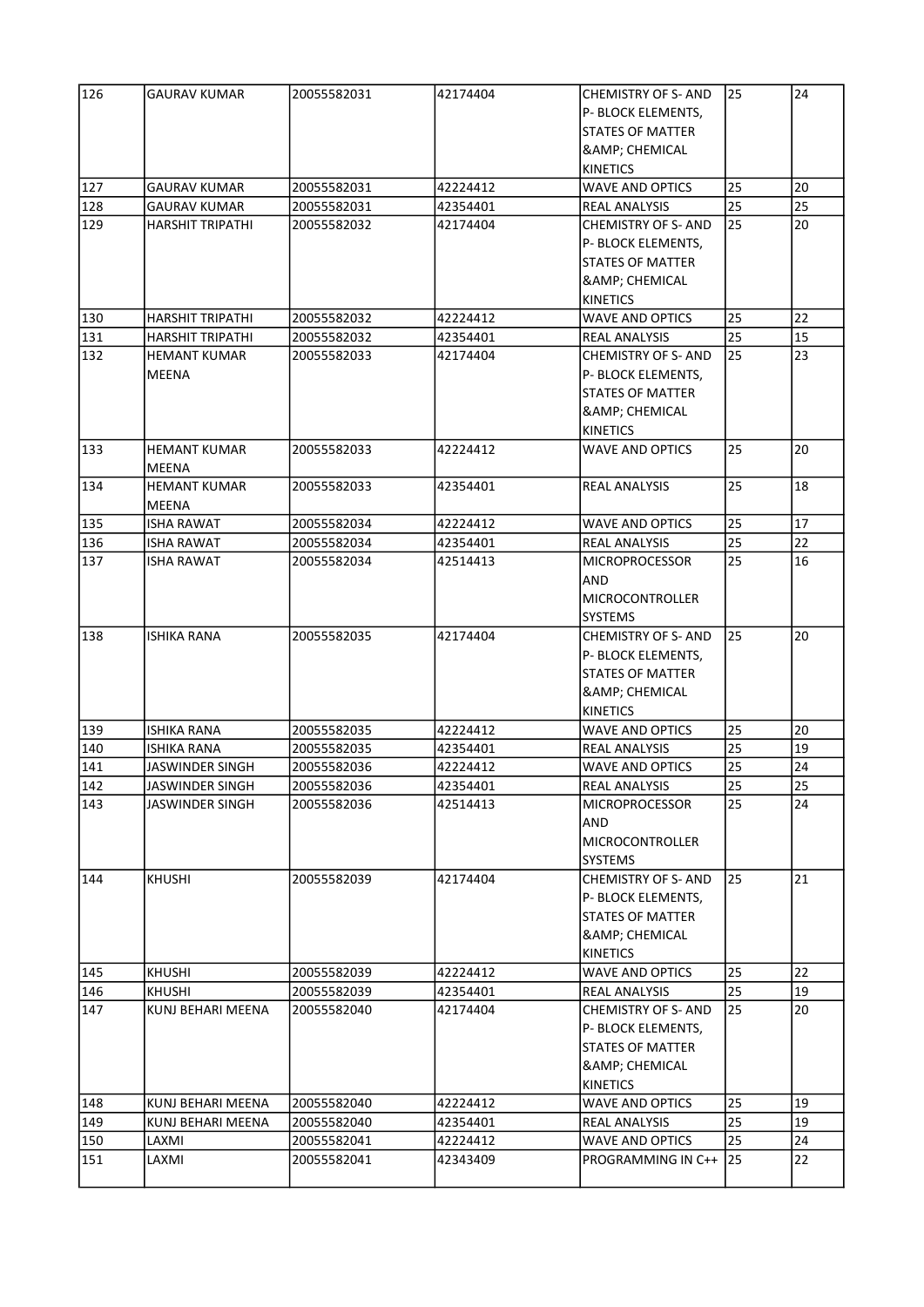| 152 | LAXMI                  | 20055582041 | 42344403 | <b>COMPUTER SYSTEM</b>     | 25 | 22 |
|-----|------------------------|-------------|----------|----------------------------|----|----|
|     |                        |             |          | <b>ARCHITECTURE</b>        |    |    |
| 153 | LAXMI                  | 20055582041 | 42354401 | REAL ANALYSIS              | 25 | 24 |
| 154 | LOKESH                 | 20055582042 | 42174404 | <b>CHEMISTRY OF S- AND</b> | 25 | 17 |
|     |                        |             |          | P- BLOCK ELEMENTS,         |    |    |
|     |                        |             |          | <b>STATES OF MATTER</b>    |    |    |
|     |                        |             |          | <b>&amp; CHEMICAL</b>      |    |    |
|     |                        |             |          | <b>KINETICS</b>            |    |    |
| 155 | <b>LOKESH</b>          | 20055582042 | 42224412 | <b>WAVE AND OPTICS</b>     | 25 | 18 |
| 156 | LOKESH                 | 20055582042 | 42354401 | <b>REAL ANALYSIS</b>       | 25 | 19 |
| 157 | <b>MADHURENDER</b>     | 20055582043 | 42174404 | <b>CHEMISTRY OF S- AND</b> | 25 | 24 |
|     | <b>KUMAR PANDEY</b>    |             |          | P- BLOCK ELEMENTS,         |    |    |
|     |                        |             |          | <b>STATES OF MATTER</b>    |    |    |
|     |                        |             |          | <b>&amp; CHEMICAL</b>      |    |    |
|     |                        |             |          | <b>KINETICS</b>            |    |    |
| 158 | MADHURENDER            | 20055582043 | 42224412 | <b>WAVE AND OPTICS</b>     | 25 | 24 |
|     | <b>KUMAR PANDEY</b>    |             |          |                            |    |    |
| 159 | MADHURENDER            | 20055582043 | 42354401 | <b>REAL ANALYSIS</b>       | 25 | 25 |
|     | <b>KUMAR PANDEY</b>    |             |          |                            |    |    |
| 160 | MANISH KUMAR           | 20055582044 | 42224412 | <b>WAVE AND OPTICS</b>     | 25 | 23 |
| 161 |                        | 20055582044 | 42343409 | PROGRAMMING IN C++         | 25 | 23 |
|     | <b>MANISH KUMAR</b>    |             |          |                            |    |    |
|     |                        |             |          |                            |    |    |
| 162 | <b>MANISH KUMAR</b>    | 20055582044 | 42344403 | <b>COMPUTER SYSTEM</b>     | 25 | 20 |
|     |                        |             |          | <b>ARCHITECTURE</b>        |    |    |
| 163 | <b>MANISH KUMAR</b>    | 20055582044 | 42354401 | <b>REAL ANALYSIS</b>       | 25 | 21 |
| 164 | <b>MANISHA</b>         | 20055582045 | 42224412 | <b>WAVE AND OPTICS</b>     | 25 | 0  |
| 165 | <b>MANISHA</b>         | 20055582045 | 42354401 | <b>REAL ANALYSIS</b>       | 25 | 25 |
| 166 | <b>MANISHA</b>         | 20055582045 | 42514413 | <b>MICROPROCESSOR</b>      | 25 | 23 |
|     |                        |             |          | AND                        |    |    |
|     |                        |             |          | <b>MICROCONTROLLER</b>     |    |    |
|     |                        |             |          | <b>SYSTEMS</b>             |    |    |
| 167 | <b>MANSI CHOUDHARY</b> | 20055582046 | 42174404 | <b>CHEMISTRY OF S- AND</b> | 25 | 23 |
|     |                        |             |          | P- BLOCK ELEMENTS,         |    |    |
|     |                        |             |          | <b>STATES OF MATTER</b>    |    |    |
|     |                        |             |          | & CHEMICAL                 |    |    |
|     |                        |             |          | <b>KINETICS</b>            |    |    |
| 168 | <b>MANSI CHOUDHARY</b> | 20055582046 | 42224412 | <b>WAVE AND OPTICS</b>     | 25 | 22 |
| 169 | <b>MANSI CHOUDHARY</b> | 20055582046 | 42354401 | <b>REAL ANALYSIS</b>       | 25 | 22 |
| 170 | <b>MANVI CHOUDHARY</b> | 20055582047 | 42174404 | <b>CHEMISTRY OF S- AND</b> | 25 | 23 |
|     |                        |             |          | P- BLOCK ELEMENTS,         |    |    |
|     |                        |             |          | <b>STATES OF MATTER</b>    |    |    |
|     |                        |             |          | <b>&amp; CHEMICAL</b>      |    |    |
|     |                        |             |          | <b>KINETICS</b>            |    |    |
| 171 | MANVI CHOUDHARY        | 20055582047 | 42224412 | WAVE AND OPTICS            | 25 | 22 |
| 172 | MANVI CHOUDHARY        | 20055582047 | 42354401 | <b>REAL ANALYSIS</b>       | 25 | 23 |
| 173 | <b>MAYANK KUMAR</b>    | 20055582048 | 42224412 | <b>WAVE AND OPTICS</b>     | 25 | 22 |
| 174 | <b>MAYANK KUMAR</b>    | 20055582048 | 42343409 | PROGRAMMING IN C++         | 25 | 21 |
|     |                        |             |          |                            |    |    |
| 175 | MAYANK KUMAR           | 20055582048 | 42344403 | <b>COMPUTER SYSTEM</b>     | 25 | 18 |
|     |                        |             |          | <b>ARCHITECTURE</b>        |    |    |
| 176 | <b>MAYANK KUMAR</b>    | 20055582048 | 42354401 | <b>REAL ANALYSIS</b>       | 25 | 23 |
| 177 | MEHAK                  | 20055582049 | 42174404 | <b>CHEMISTRY OF S- AND</b> | 25 | 24 |
|     |                        |             |          | P- BLOCK ELEMENTS,         |    |    |
|     |                        |             |          | STATES OF MATTER           |    |    |
|     |                        |             |          |                            |    |    |
|     |                        |             |          | <b>&amp; CHEMICAL</b>      |    |    |
|     |                        |             |          | <b>KINETICS</b>            |    |    |
| 178 | MEHAK                  | 20055582049 | 42224412 | WAVE AND OPTICS            | 25 | 22 |
| 179 | MEHAK                  | 20055582049 | 42354401 | <b>REAL ANALYSIS</b>       | 25 | 20 |
| 180 | MUJTABA MAQBOOL        | 20055582050 | 42224412 | <b>WAVE AND OPTICS</b>     | 25 | 17 |
| 181 | MUJTABA MAQBOOL        | 20055582050 | 42354401 | <b>REAL ANALYSIS</b>       | 25 | 23 |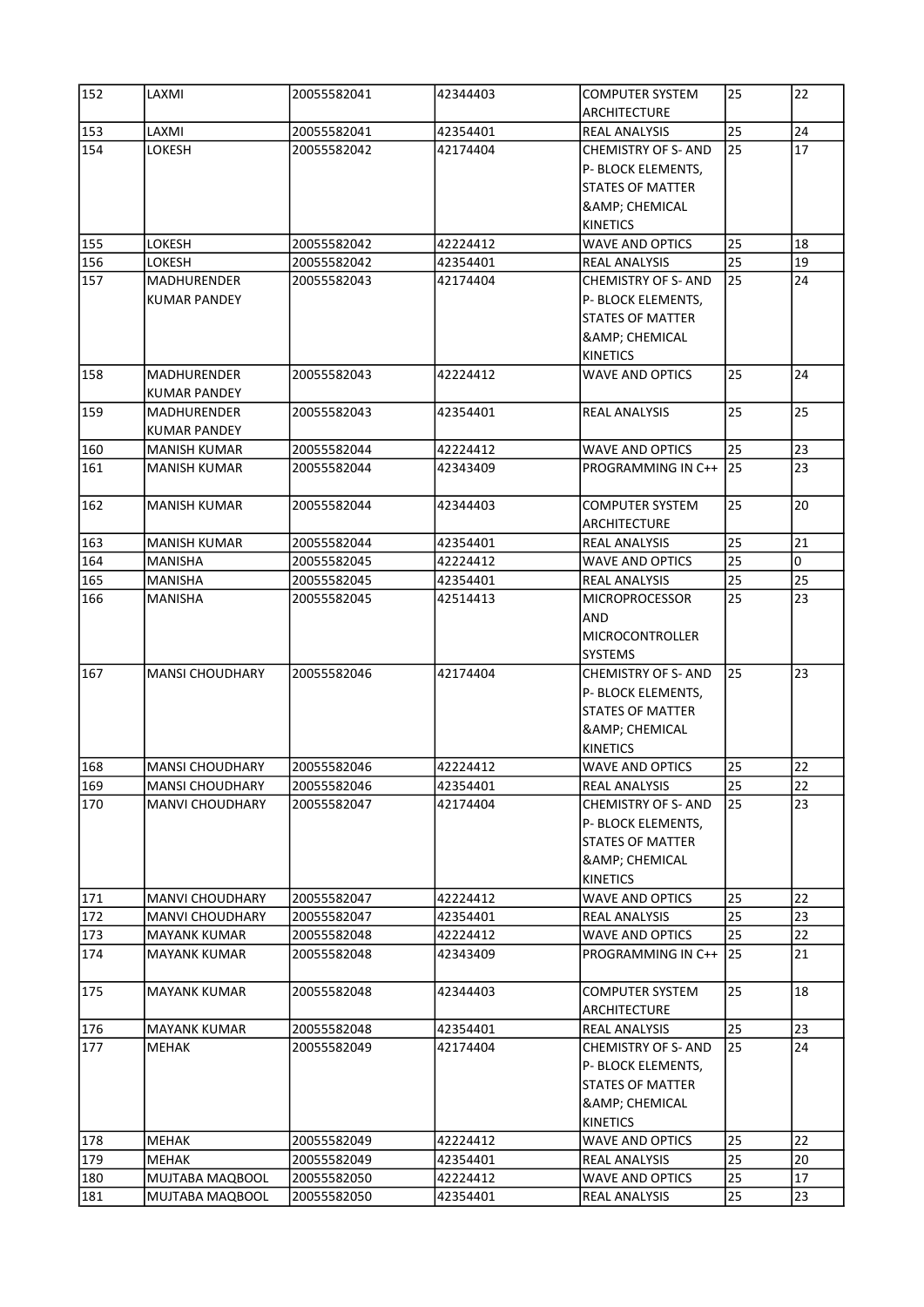| AND<br><b>MICROCONTROLLER</b><br><b>SYSTEMS</b><br>183<br><b>NAMAN</b><br>20055582051<br>42224412<br><b>WAVE AND OPTICS</b><br>25<br>184<br>PROGRAMMING IN C++ 25<br><b>NAMAN</b><br>20055582051<br>42343409<br>185<br><b>NAMAN</b><br>20055582051<br>42344403<br><b>COMPUTER SYSTEM</b><br>25<br><b>ARCHITECTURE</b><br>25<br>186<br><b>NAMAN</b><br>20055582051<br>42354401<br><b>REAL ANALYSIS</b><br>187<br>NIGAM SHARMA<br>20055582052<br>42224412<br><b>WAVE AND OPTICS</b><br>25<br>25<br>188<br>PROGRAMMING IN C++ 25<br>21<br>NIGAM SHARMA<br>20055582052<br>42343409<br>25<br>189<br>20055582052<br><b>COMPUTER SYSTEM</b><br>NIGAM SHARMA<br>42344403<br>ARCHITECTURE<br>25<br>190<br>23<br>NIGAM SHARMA<br>20055582052<br>42354401<br><b>REAL ANALYSIS</b><br>25<br>191<br><b>NITIN</b><br>20055582053<br>42174404<br><b>CHEMISTRY OF S- AND</b><br>P- BLOCK ELEMENTS,<br><b>STATES OF MATTER</b><br>& CHEMICAL<br><b>KINETICS</b><br>192<br>25<br><b>NITIN</b><br>20055582053<br>42224412<br><b>WAVE AND OPTICS</b><br>25<br>193<br><b>NITIN</b><br>20055582053<br>42354401<br><b>REAL ANALYSIS</b><br>25<br>194<br>PANKAJ YADAV<br>42224412<br><b>WAVE AND OPTICS</b><br>20055582054<br>195<br>25<br>PANKAJ YADAV<br>20055582054<br>42343409<br>PROGRAMMING IN C++<br>196<br>25<br>PANKAJ YADAV<br>20055582054<br>42344403<br><b>COMPUTER SYSTEM</b><br>ARCHITECTURE<br>25<br>197<br>PANKAJ YADAV<br>20055582054<br>42354401<br><b>REAL ANALYSIS</b><br>25<br>198<br>PRATHAM ATTRI<br>20055582055<br>42224412<br><b>WAVE AND OPTICS</b><br>199<br>25<br>20055582055<br>42343409<br>PROGRAMMING IN C++<br>PRATHAM ATTRI<br>25<br>200<br>PRATHAM ATTRI<br>20055582055<br>42344403<br><b>COMPUTER SYSTEM</b><br><b>ARCHITECTURE</b><br>25<br>201<br>PRATHAM ATTRI<br>20055582055<br>42354401<br><b>REAL ANALYSIS</b><br>25<br>202<br>PREETI<br>20055582056<br>42174404<br><b>CHEMISTRY OF S- AND</b><br>P- BLOCK ELEMENTS,<br>STATES OF MATTER<br><b>&amp; CHEMICAL</b><br>KINETICS<br>25<br>203<br><b>PREETI</b><br>42224412<br><b>WAVE AND OPTICS</b><br>20055582056<br>25<br>204<br><b>PREETI</b><br>20055582056<br>42354401<br><b>REAL ANALYSIS</b><br>205<br>PRIYA PAL<br>42174404<br>25<br>20055582057<br><b>CHEMISTRY OF S- AND</b><br>P- BLOCK ELEMENTS,<br><b>STATES OF MATTER</b><br><b>&amp; CHEMICAL</b><br>KINETICS | 182 | MUJTABA MAQBOOL | 20055582050 | 42514413 | <b>MICROPROCESSOR</b>  | 25 | 12 |
|---------------------------------------------------------------------------------------------------------------------------------------------------------------------------------------------------------------------------------------------------------------------------------------------------------------------------------------------------------------------------------------------------------------------------------------------------------------------------------------------------------------------------------------------------------------------------------------------------------------------------------------------------------------------------------------------------------------------------------------------------------------------------------------------------------------------------------------------------------------------------------------------------------------------------------------------------------------------------------------------------------------------------------------------------------------------------------------------------------------------------------------------------------------------------------------------------------------------------------------------------------------------------------------------------------------------------------------------------------------------------------------------------------------------------------------------------------------------------------------------------------------------------------------------------------------------------------------------------------------------------------------------------------------------------------------------------------------------------------------------------------------------------------------------------------------------------------------------------------------------------------------------------------------------------------------------------------------------------------------------------------------------------------------------------------------------------------------------------------------------------------------------------------------------------------------------------------------------------------------------------------------------------------------------------------------------------------------------|-----|-----------------|-------------|----------|------------------------|----|----|
|                                                                                                                                                                                                                                                                                                                                                                                                                                                                                                                                                                                                                                                                                                                                                                                                                                                                                                                                                                                                                                                                                                                                                                                                                                                                                                                                                                                                                                                                                                                                                                                                                                                                                                                                                                                                                                                                                                                                                                                                                                                                                                                                                                                                                                                                                                                                             |     |                 |             |          |                        |    |    |
|                                                                                                                                                                                                                                                                                                                                                                                                                                                                                                                                                                                                                                                                                                                                                                                                                                                                                                                                                                                                                                                                                                                                                                                                                                                                                                                                                                                                                                                                                                                                                                                                                                                                                                                                                                                                                                                                                                                                                                                                                                                                                                                                                                                                                                                                                                                                             |     |                 |             |          |                        |    |    |
|                                                                                                                                                                                                                                                                                                                                                                                                                                                                                                                                                                                                                                                                                                                                                                                                                                                                                                                                                                                                                                                                                                                                                                                                                                                                                                                                                                                                                                                                                                                                                                                                                                                                                                                                                                                                                                                                                                                                                                                                                                                                                                                                                                                                                                                                                                                                             |     |                 |             |          |                        |    |    |
|                                                                                                                                                                                                                                                                                                                                                                                                                                                                                                                                                                                                                                                                                                                                                                                                                                                                                                                                                                                                                                                                                                                                                                                                                                                                                                                                                                                                                                                                                                                                                                                                                                                                                                                                                                                                                                                                                                                                                                                                                                                                                                                                                                                                                                                                                                                                             |     |                 |             |          |                        |    | 20 |
|                                                                                                                                                                                                                                                                                                                                                                                                                                                                                                                                                                                                                                                                                                                                                                                                                                                                                                                                                                                                                                                                                                                                                                                                                                                                                                                                                                                                                                                                                                                                                                                                                                                                                                                                                                                                                                                                                                                                                                                                                                                                                                                                                                                                                                                                                                                                             |     |                 |             |          |                        |    | 20 |
|                                                                                                                                                                                                                                                                                                                                                                                                                                                                                                                                                                                                                                                                                                                                                                                                                                                                                                                                                                                                                                                                                                                                                                                                                                                                                                                                                                                                                                                                                                                                                                                                                                                                                                                                                                                                                                                                                                                                                                                                                                                                                                                                                                                                                                                                                                                                             |     |                 |             |          |                        |    | 21 |
|                                                                                                                                                                                                                                                                                                                                                                                                                                                                                                                                                                                                                                                                                                                                                                                                                                                                                                                                                                                                                                                                                                                                                                                                                                                                                                                                                                                                                                                                                                                                                                                                                                                                                                                                                                                                                                                                                                                                                                                                                                                                                                                                                                                                                                                                                                                                             |     |                 |             |          |                        |    |    |
|                                                                                                                                                                                                                                                                                                                                                                                                                                                                                                                                                                                                                                                                                                                                                                                                                                                                                                                                                                                                                                                                                                                                                                                                                                                                                                                                                                                                                                                                                                                                                                                                                                                                                                                                                                                                                                                                                                                                                                                                                                                                                                                                                                                                                                                                                                                                             |     |                 |             |          |                        |    | 20 |
|                                                                                                                                                                                                                                                                                                                                                                                                                                                                                                                                                                                                                                                                                                                                                                                                                                                                                                                                                                                                                                                                                                                                                                                                                                                                                                                                                                                                                                                                                                                                                                                                                                                                                                                                                                                                                                                                                                                                                                                                                                                                                                                                                                                                                                                                                                                                             |     |                 |             |          |                        |    |    |
|                                                                                                                                                                                                                                                                                                                                                                                                                                                                                                                                                                                                                                                                                                                                                                                                                                                                                                                                                                                                                                                                                                                                                                                                                                                                                                                                                                                                                                                                                                                                                                                                                                                                                                                                                                                                                                                                                                                                                                                                                                                                                                                                                                                                                                                                                                                                             |     |                 |             |          |                        |    |    |
|                                                                                                                                                                                                                                                                                                                                                                                                                                                                                                                                                                                                                                                                                                                                                                                                                                                                                                                                                                                                                                                                                                                                                                                                                                                                                                                                                                                                                                                                                                                                                                                                                                                                                                                                                                                                                                                                                                                                                                                                                                                                                                                                                                                                                                                                                                                                             |     |                 |             |          |                        |    | 24 |
|                                                                                                                                                                                                                                                                                                                                                                                                                                                                                                                                                                                                                                                                                                                                                                                                                                                                                                                                                                                                                                                                                                                                                                                                                                                                                                                                                                                                                                                                                                                                                                                                                                                                                                                                                                                                                                                                                                                                                                                                                                                                                                                                                                                                                                                                                                                                             |     |                 |             |          |                        |    |    |
|                                                                                                                                                                                                                                                                                                                                                                                                                                                                                                                                                                                                                                                                                                                                                                                                                                                                                                                                                                                                                                                                                                                                                                                                                                                                                                                                                                                                                                                                                                                                                                                                                                                                                                                                                                                                                                                                                                                                                                                                                                                                                                                                                                                                                                                                                                                                             |     |                 |             |          |                        |    |    |
|                                                                                                                                                                                                                                                                                                                                                                                                                                                                                                                                                                                                                                                                                                                                                                                                                                                                                                                                                                                                                                                                                                                                                                                                                                                                                                                                                                                                                                                                                                                                                                                                                                                                                                                                                                                                                                                                                                                                                                                                                                                                                                                                                                                                                                                                                                                                             |     |                 |             |          |                        |    | 22 |
|                                                                                                                                                                                                                                                                                                                                                                                                                                                                                                                                                                                                                                                                                                                                                                                                                                                                                                                                                                                                                                                                                                                                                                                                                                                                                                                                                                                                                                                                                                                                                                                                                                                                                                                                                                                                                                                                                                                                                                                                                                                                                                                                                                                                                                                                                                                                             |     |                 |             |          |                        |    |    |
|                                                                                                                                                                                                                                                                                                                                                                                                                                                                                                                                                                                                                                                                                                                                                                                                                                                                                                                                                                                                                                                                                                                                                                                                                                                                                                                                                                                                                                                                                                                                                                                                                                                                                                                                                                                                                                                                                                                                                                                                                                                                                                                                                                                                                                                                                                                                             |     |                 |             |          |                        |    |    |
|                                                                                                                                                                                                                                                                                                                                                                                                                                                                                                                                                                                                                                                                                                                                                                                                                                                                                                                                                                                                                                                                                                                                                                                                                                                                                                                                                                                                                                                                                                                                                                                                                                                                                                                                                                                                                                                                                                                                                                                                                                                                                                                                                                                                                                                                                                                                             |     |                 |             |          |                        |    |    |
|                                                                                                                                                                                                                                                                                                                                                                                                                                                                                                                                                                                                                                                                                                                                                                                                                                                                                                                                                                                                                                                                                                                                                                                                                                                                                                                                                                                                                                                                                                                                                                                                                                                                                                                                                                                                                                                                                                                                                                                                                                                                                                                                                                                                                                                                                                                                             |     |                 |             |          |                        |    |    |
|                                                                                                                                                                                                                                                                                                                                                                                                                                                                                                                                                                                                                                                                                                                                                                                                                                                                                                                                                                                                                                                                                                                                                                                                                                                                                                                                                                                                                                                                                                                                                                                                                                                                                                                                                                                                                                                                                                                                                                                                                                                                                                                                                                                                                                                                                                                                             |     |                 |             |          |                        |    | 20 |
|                                                                                                                                                                                                                                                                                                                                                                                                                                                                                                                                                                                                                                                                                                                                                                                                                                                                                                                                                                                                                                                                                                                                                                                                                                                                                                                                                                                                                                                                                                                                                                                                                                                                                                                                                                                                                                                                                                                                                                                                                                                                                                                                                                                                                                                                                                                                             |     |                 |             |          |                        |    | 22 |
|                                                                                                                                                                                                                                                                                                                                                                                                                                                                                                                                                                                                                                                                                                                                                                                                                                                                                                                                                                                                                                                                                                                                                                                                                                                                                                                                                                                                                                                                                                                                                                                                                                                                                                                                                                                                                                                                                                                                                                                                                                                                                                                                                                                                                                                                                                                                             |     |                 |             |          |                        |    | 22 |
|                                                                                                                                                                                                                                                                                                                                                                                                                                                                                                                                                                                                                                                                                                                                                                                                                                                                                                                                                                                                                                                                                                                                                                                                                                                                                                                                                                                                                                                                                                                                                                                                                                                                                                                                                                                                                                                                                                                                                                                                                                                                                                                                                                                                                                                                                                                                             |     |                 |             |          |                        |    | 22 |
|                                                                                                                                                                                                                                                                                                                                                                                                                                                                                                                                                                                                                                                                                                                                                                                                                                                                                                                                                                                                                                                                                                                                                                                                                                                                                                                                                                                                                                                                                                                                                                                                                                                                                                                                                                                                                                                                                                                                                                                                                                                                                                                                                                                                                                                                                                                                             |     |                 |             |          |                        |    | 22 |
|                                                                                                                                                                                                                                                                                                                                                                                                                                                                                                                                                                                                                                                                                                                                                                                                                                                                                                                                                                                                                                                                                                                                                                                                                                                                                                                                                                                                                                                                                                                                                                                                                                                                                                                                                                                                                                                                                                                                                                                                                                                                                                                                                                                                                                                                                                                                             |     |                 |             |          |                        |    |    |
|                                                                                                                                                                                                                                                                                                                                                                                                                                                                                                                                                                                                                                                                                                                                                                                                                                                                                                                                                                                                                                                                                                                                                                                                                                                                                                                                                                                                                                                                                                                                                                                                                                                                                                                                                                                                                                                                                                                                                                                                                                                                                                                                                                                                                                                                                                                                             |     |                 |             |          |                        |    | 22 |
|                                                                                                                                                                                                                                                                                                                                                                                                                                                                                                                                                                                                                                                                                                                                                                                                                                                                                                                                                                                                                                                                                                                                                                                                                                                                                                                                                                                                                                                                                                                                                                                                                                                                                                                                                                                                                                                                                                                                                                                                                                                                                                                                                                                                                                                                                                                                             |     |                 |             |          |                        |    | 25 |
|                                                                                                                                                                                                                                                                                                                                                                                                                                                                                                                                                                                                                                                                                                                                                                                                                                                                                                                                                                                                                                                                                                                                                                                                                                                                                                                                                                                                                                                                                                                                                                                                                                                                                                                                                                                                                                                                                                                                                                                                                                                                                                                                                                                                                                                                                                                                             |     |                 |             |          |                        |    | 24 |
|                                                                                                                                                                                                                                                                                                                                                                                                                                                                                                                                                                                                                                                                                                                                                                                                                                                                                                                                                                                                                                                                                                                                                                                                                                                                                                                                                                                                                                                                                                                                                                                                                                                                                                                                                                                                                                                                                                                                                                                                                                                                                                                                                                                                                                                                                                                                             |     |                 |             |          |                        |    | 24 |
|                                                                                                                                                                                                                                                                                                                                                                                                                                                                                                                                                                                                                                                                                                                                                                                                                                                                                                                                                                                                                                                                                                                                                                                                                                                                                                                                                                                                                                                                                                                                                                                                                                                                                                                                                                                                                                                                                                                                                                                                                                                                                                                                                                                                                                                                                                                                             |     |                 |             |          |                        |    |    |
|                                                                                                                                                                                                                                                                                                                                                                                                                                                                                                                                                                                                                                                                                                                                                                                                                                                                                                                                                                                                                                                                                                                                                                                                                                                                                                                                                                                                                                                                                                                                                                                                                                                                                                                                                                                                                                                                                                                                                                                                                                                                                                                                                                                                                                                                                                                                             |     |                 |             |          |                        |    | 25 |
|                                                                                                                                                                                                                                                                                                                                                                                                                                                                                                                                                                                                                                                                                                                                                                                                                                                                                                                                                                                                                                                                                                                                                                                                                                                                                                                                                                                                                                                                                                                                                                                                                                                                                                                                                                                                                                                                                                                                                                                                                                                                                                                                                                                                                                                                                                                                             |     |                 |             |          |                        |    | 24 |
|                                                                                                                                                                                                                                                                                                                                                                                                                                                                                                                                                                                                                                                                                                                                                                                                                                                                                                                                                                                                                                                                                                                                                                                                                                                                                                                                                                                                                                                                                                                                                                                                                                                                                                                                                                                                                                                                                                                                                                                                                                                                                                                                                                                                                                                                                                                                             |     |                 |             |          |                        |    |    |
|                                                                                                                                                                                                                                                                                                                                                                                                                                                                                                                                                                                                                                                                                                                                                                                                                                                                                                                                                                                                                                                                                                                                                                                                                                                                                                                                                                                                                                                                                                                                                                                                                                                                                                                                                                                                                                                                                                                                                                                                                                                                                                                                                                                                                                                                                                                                             |     |                 |             |          |                        |    |    |
|                                                                                                                                                                                                                                                                                                                                                                                                                                                                                                                                                                                                                                                                                                                                                                                                                                                                                                                                                                                                                                                                                                                                                                                                                                                                                                                                                                                                                                                                                                                                                                                                                                                                                                                                                                                                                                                                                                                                                                                                                                                                                                                                                                                                                                                                                                                                             |     |                 |             |          |                        |    |    |
|                                                                                                                                                                                                                                                                                                                                                                                                                                                                                                                                                                                                                                                                                                                                                                                                                                                                                                                                                                                                                                                                                                                                                                                                                                                                                                                                                                                                                                                                                                                                                                                                                                                                                                                                                                                                                                                                                                                                                                                                                                                                                                                                                                                                                                                                                                                                             |     |                 |             |          |                        |    |    |
|                                                                                                                                                                                                                                                                                                                                                                                                                                                                                                                                                                                                                                                                                                                                                                                                                                                                                                                                                                                                                                                                                                                                                                                                                                                                                                                                                                                                                                                                                                                                                                                                                                                                                                                                                                                                                                                                                                                                                                                                                                                                                                                                                                                                                                                                                                                                             |     |                 |             |          |                        |    | 23 |
|                                                                                                                                                                                                                                                                                                                                                                                                                                                                                                                                                                                                                                                                                                                                                                                                                                                                                                                                                                                                                                                                                                                                                                                                                                                                                                                                                                                                                                                                                                                                                                                                                                                                                                                                                                                                                                                                                                                                                                                                                                                                                                                                                                                                                                                                                                                                             |     |                 |             |          |                        |    | 22 |
|                                                                                                                                                                                                                                                                                                                                                                                                                                                                                                                                                                                                                                                                                                                                                                                                                                                                                                                                                                                                                                                                                                                                                                                                                                                                                                                                                                                                                                                                                                                                                                                                                                                                                                                                                                                                                                                                                                                                                                                                                                                                                                                                                                                                                                                                                                                                             |     |                 |             |          |                        |    | 21 |
|                                                                                                                                                                                                                                                                                                                                                                                                                                                                                                                                                                                                                                                                                                                                                                                                                                                                                                                                                                                                                                                                                                                                                                                                                                                                                                                                                                                                                                                                                                                                                                                                                                                                                                                                                                                                                                                                                                                                                                                                                                                                                                                                                                                                                                                                                                                                             |     |                 |             |          |                        |    |    |
|                                                                                                                                                                                                                                                                                                                                                                                                                                                                                                                                                                                                                                                                                                                                                                                                                                                                                                                                                                                                                                                                                                                                                                                                                                                                                                                                                                                                                                                                                                                                                                                                                                                                                                                                                                                                                                                                                                                                                                                                                                                                                                                                                                                                                                                                                                                                             |     |                 |             |          |                        |    |    |
|                                                                                                                                                                                                                                                                                                                                                                                                                                                                                                                                                                                                                                                                                                                                                                                                                                                                                                                                                                                                                                                                                                                                                                                                                                                                                                                                                                                                                                                                                                                                                                                                                                                                                                                                                                                                                                                                                                                                                                                                                                                                                                                                                                                                                                                                                                                                             |     |                 |             |          |                        |    |    |
|                                                                                                                                                                                                                                                                                                                                                                                                                                                                                                                                                                                                                                                                                                                                                                                                                                                                                                                                                                                                                                                                                                                                                                                                                                                                                                                                                                                                                                                                                                                                                                                                                                                                                                                                                                                                                                                                                                                                                                                                                                                                                                                                                                                                                                                                                                                                             |     |                 |             |          |                        |    |    |
|                                                                                                                                                                                                                                                                                                                                                                                                                                                                                                                                                                                                                                                                                                                                                                                                                                                                                                                                                                                                                                                                                                                                                                                                                                                                                                                                                                                                                                                                                                                                                                                                                                                                                                                                                                                                                                                                                                                                                                                                                                                                                                                                                                                                                                                                                                                                             | 206 | PRIYA PAL       | 20055582057 | 42224412 | <b>WAVE AND OPTICS</b> | 25 | 22 |
| 25<br>207<br>PRIYA PAL<br>20055582057<br>42354401<br><b>REAL ANALYSIS</b>                                                                                                                                                                                                                                                                                                                                                                                                                                                                                                                                                                                                                                                                                                                                                                                                                                                                                                                                                                                                                                                                                                                                                                                                                                                                                                                                                                                                                                                                                                                                                                                                                                                                                                                                                                                                                                                                                                                                                                                                                                                                                                                                                                                                                                                                   |     |                 |             |          |                        |    | 22 |
| 25<br>208<br>PRIYANKA<br>20055582058<br>42174404<br><b>CHEMISTRY OF S- AND</b>                                                                                                                                                                                                                                                                                                                                                                                                                                                                                                                                                                                                                                                                                                                                                                                                                                                                                                                                                                                                                                                                                                                                                                                                                                                                                                                                                                                                                                                                                                                                                                                                                                                                                                                                                                                                                                                                                                                                                                                                                                                                                                                                                                                                                                                              |     |                 |             |          |                        |    | 22 |
| P- BLOCK ELEMENTS,                                                                                                                                                                                                                                                                                                                                                                                                                                                                                                                                                                                                                                                                                                                                                                                                                                                                                                                                                                                                                                                                                                                                                                                                                                                                                                                                                                                                                                                                                                                                                                                                                                                                                                                                                                                                                                                                                                                                                                                                                                                                                                                                                                                                                                                                                                                          |     |                 |             |          |                        |    |    |
| <b>STATES OF MATTER</b>                                                                                                                                                                                                                                                                                                                                                                                                                                                                                                                                                                                                                                                                                                                                                                                                                                                                                                                                                                                                                                                                                                                                                                                                                                                                                                                                                                                                                                                                                                                                                                                                                                                                                                                                                                                                                                                                                                                                                                                                                                                                                                                                                                                                                                                                                                                     |     |                 |             |          |                        |    |    |
| <b>&amp; CHEMICAL</b>                                                                                                                                                                                                                                                                                                                                                                                                                                                                                                                                                                                                                                                                                                                                                                                                                                                                                                                                                                                                                                                                                                                                                                                                                                                                                                                                                                                                                                                                                                                                                                                                                                                                                                                                                                                                                                                                                                                                                                                                                                                                                                                                                                                                                                                                                                                       |     |                 |             |          |                        |    |    |
| <b>KINETICS</b>                                                                                                                                                                                                                                                                                                                                                                                                                                                                                                                                                                                                                                                                                                                                                                                                                                                                                                                                                                                                                                                                                                                                                                                                                                                                                                                                                                                                                                                                                                                                                                                                                                                                                                                                                                                                                                                                                                                                                                                                                                                                                                                                                                                                                                                                                                                             |     |                 |             |          |                        |    |    |
| <b>WAVE AND OPTICS</b><br>209<br>PRIYANKA<br>20055582058<br>42224412<br>25                                                                                                                                                                                                                                                                                                                                                                                                                                                                                                                                                                                                                                                                                                                                                                                                                                                                                                                                                                                                                                                                                                                                                                                                                                                                                                                                                                                                                                                                                                                                                                                                                                                                                                                                                                                                                                                                                                                                                                                                                                                                                                                                                                                                                                                                  |     |                 |             |          |                        |    | 22 |
| 25<br>210<br>PRIYANKA<br>20055582058<br>42354401<br><b>REAL ANALYSIS</b>                                                                                                                                                                                                                                                                                                                                                                                                                                                                                                                                                                                                                                                                                                                                                                                                                                                                                                                                                                                                                                                                                                                                                                                                                                                                                                                                                                                                                                                                                                                                                                                                                                                                                                                                                                                                                                                                                                                                                                                                                                                                                                                                                                                                                                                                    |     |                 |             |          |                        |    | 22 |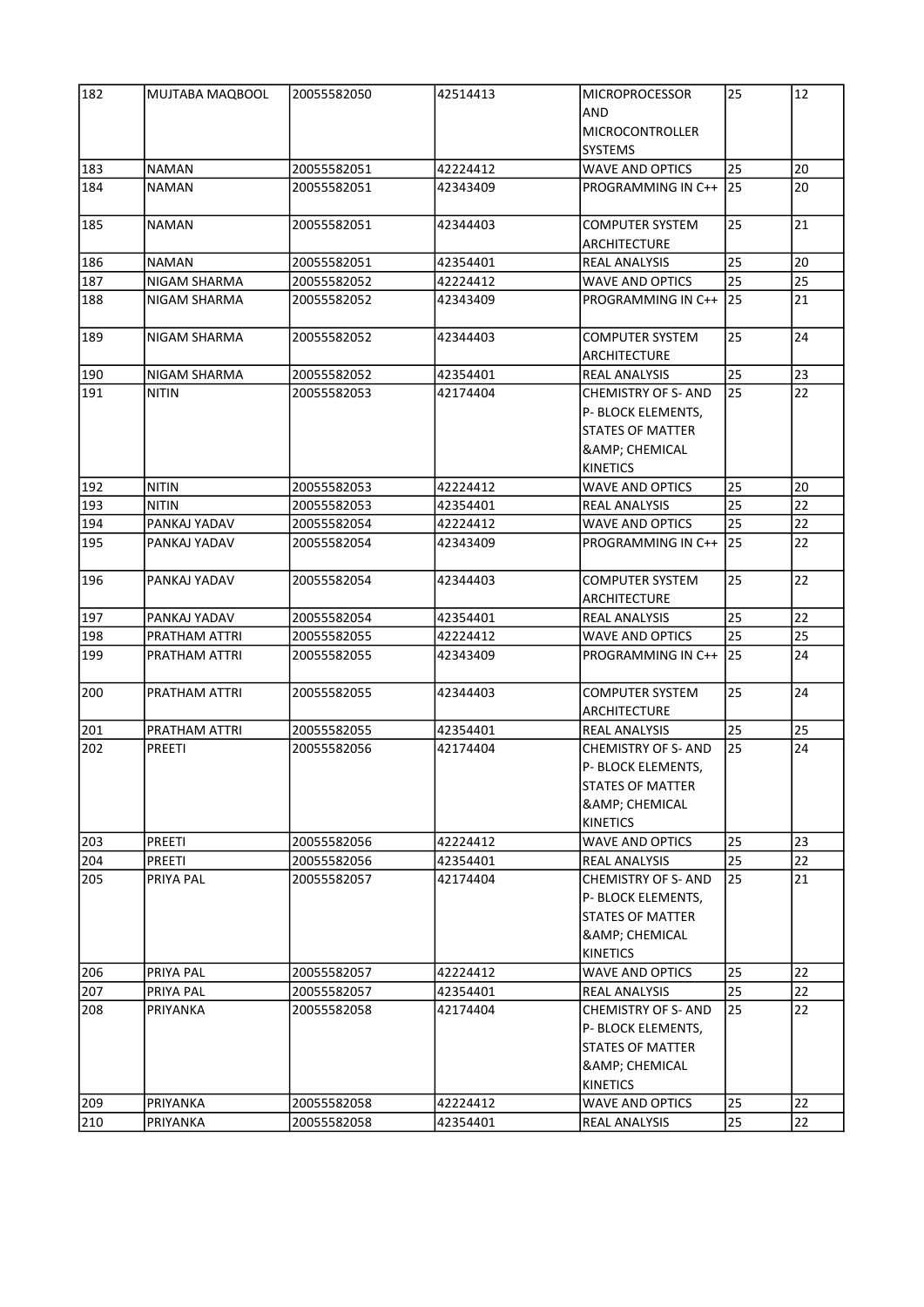| 211 | PUSHPLATA          | 20055582059 | 42174404 | <b>CHEMISTRY OF S- AND</b> | 25 | 21 |
|-----|--------------------|-------------|----------|----------------------------|----|----|
|     |                    |             |          | P- BLOCK ELEMENTS,         |    |    |
|     |                    |             |          | <b>STATES OF MATTER</b>    |    |    |
|     |                    |             |          | <b>&amp; CHEMICAL</b>      |    |    |
|     |                    |             |          | <b>KINETICS</b>            |    |    |
| 212 | PUSHPLATA          | 20055582059 | 42224412 | <b>WAVE AND OPTICS</b>     | 25 | 22 |
|     |                    |             |          |                            |    |    |
| 213 | PUSHPLATA          | 20055582059 | 42354401 | REAL ANALYSIS              | 25 | 20 |
| 214 | RAHUL              | 20055582061 | 42174404 | <b>CHEMISTRY OF S- AND</b> | 25 | 16 |
|     |                    |             |          | P- BLOCK ELEMENTS,         |    |    |
|     |                    |             |          | <b>STATES OF MATTER</b>    |    |    |
|     |                    |             |          | <b>&amp; CHEMICAL</b>      |    |    |
|     |                    |             |          | <b>KINETICS</b>            |    |    |
| 215 | <b>RAHUL</b>       | 20055582061 | 42224412 | <b>WAVE AND OPTICS</b>     | 25 | 11 |
| 216 | RAHUL              | 20055582061 | 42354401 | REAL ANALYSIS              | 25 | 15 |
| 217 | <b>RAHUL KUMAR</b> | 20055582062 | 42174404 | <b>CHEMISTRY OF S- AND</b> | 25 | 16 |
|     |                    |             |          | P- BLOCK ELEMENTS,         |    |    |
|     |                    |             |          | <b>STATES OF MATTER</b>    |    |    |
|     |                    |             |          | <b>&amp;</b> ; CHEMICAL    |    |    |
|     |                    |             |          | <b>KINETICS</b>            |    |    |
| 218 | RAHUL KUMAR        | 20055582062 | 42224412 | <b>WAVE AND OPTICS</b>     | 25 | 20 |
|     |                    |             | 42354401 | <b>REAL ANALYSIS</b>       | 25 | 0  |
| 219 | RAHUL KUMAR        | 20055582062 |          |                            |    |    |
| 220 | <b>RAKESH</b>      | 20055582063 | 42224412 | <b>WAVE AND OPTICS</b>     | 25 | 11 |
| 221 | RAKESH             | 20055582063 | 42343409 | PROGRAMMING IN C++ 25      |    | 19 |
| 222 | RAKESH             | 20055582063 | 42344403 | <b>COMPUTER SYSTEM</b>     | 25 | 20 |
|     |                    |             |          | ARCHITECTURE               |    |    |
| 223 | RAKESH             | 20055582063 | 42354401 | <b>REAL ANALYSIS</b>       | 25 | 21 |
|     |                    |             |          |                            |    |    |
| 224 | <b>ROHIT SINGH</b> | 20055582064 | 42224412 | <b>WAVE AND OPTICS</b>     | 25 | 17 |
| 225 | <b>ROHIT SINGH</b> | 20055582064 | 42354401 | REAL ANALYSIS              | 25 | 24 |
| 226 | <b>ROHIT SINGH</b> | 20055582064 | 42514413 | <b>MICROPROCESSOR</b>      | 25 | 21 |
|     |                    |             |          | AND                        |    |    |
|     |                    |             |          | MICROCONTROLLER            |    |    |
|     |                    |             |          | <b>SYSTEMS</b>             |    |    |
| 227 | <b>SACHIN</b>      | 20055582065 | 42174404 | <b>CHEMISTRY OF S- AND</b> | 25 | 23 |
|     |                    |             |          | P- BLOCK ELEMENTS,         |    |    |
|     |                    |             |          | <b>STATES OF MATTER</b>    |    |    |
|     |                    |             |          | <b>&amp; CHEMICAL</b>      |    |    |
|     |                    |             |          | KINETICS                   |    |    |
| 228 | <b>SACHIN</b>      | 20055582065 | 42224412 | <b>WAVE AND OPTICS</b>     | 25 | 20 |
| 229 | <b>SACHIN</b>      | 20055582065 | 42354401 | <b>REAL ANALYSIS</b>       | 25 | 25 |
|     | SAMIKSHA SINGH     | 20055582066 | 42174404 |                            | 25 | 21 |
| 230 |                    |             |          | <b>CHEMISTRY OF S- AND</b> |    |    |
|     |                    |             |          | P- BLOCK ELEMENTS,         |    |    |
|     |                    |             |          | <b>STATES OF MATTER</b>    |    |    |
|     |                    |             |          | <b>&amp; CHEMICAL</b>      |    |    |
|     |                    |             |          | <b>KINETICS</b>            |    |    |
| 231 | SAMIKSHA SINGH     | 20055582066 | 42224412 | <b>WAVE AND OPTICS</b>     | 25 | 22 |
| 232 | SAMIKSHA SINGH     | 20055582066 | 42354401 | <b>REAL ANALYSIS</b>       | 25 | 22 |
| 233 | SAMIR YADAV        | 20055582067 | 42174404 | <b>CHEMISTRY OF S- AND</b> | 25 | 18 |
|     |                    |             |          | P- BLOCK ELEMENTS,         |    |    |
|     |                    |             |          | <b>STATES OF MATTER</b>    |    |    |
|     |                    |             |          | <b>&amp; CHEMICAL</b>      |    |    |
|     |                    |             |          | KINETICS                   |    |    |
| 234 | SAMIR YADAV        | 20055582067 | 42224412 | <b>WAVE AND OPTICS</b>     | 25 | 22 |
| 235 | SAMIR YADAV        | 20055582067 | 42354401 | REAL ANALYSIS              | 25 | 18 |
|     |                    |             |          |                            |    |    |
| 236 | SANTOSH            | 20055582068 | 42224412 | <b>WAVE AND OPTICS</b>     | 25 | 23 |
| 237 | SANTOSH            | 20055582068 | 42343409 | PROGRAMMING IN C++ 25      |    | 24 |
|     |                    |             |          |                            |    |    |
| 238 | SANTOSH            | 20055582068 | 42344403 | <b>COMPUTER SYSTEM</b>     | 25 | 24 |
|     |                    |             |          | ARCHITECTURE               |    |    |
| 239 | SANTOSH            | 20055582068 | 42354401 | REAL ANALYSIS              | 25 | 24 |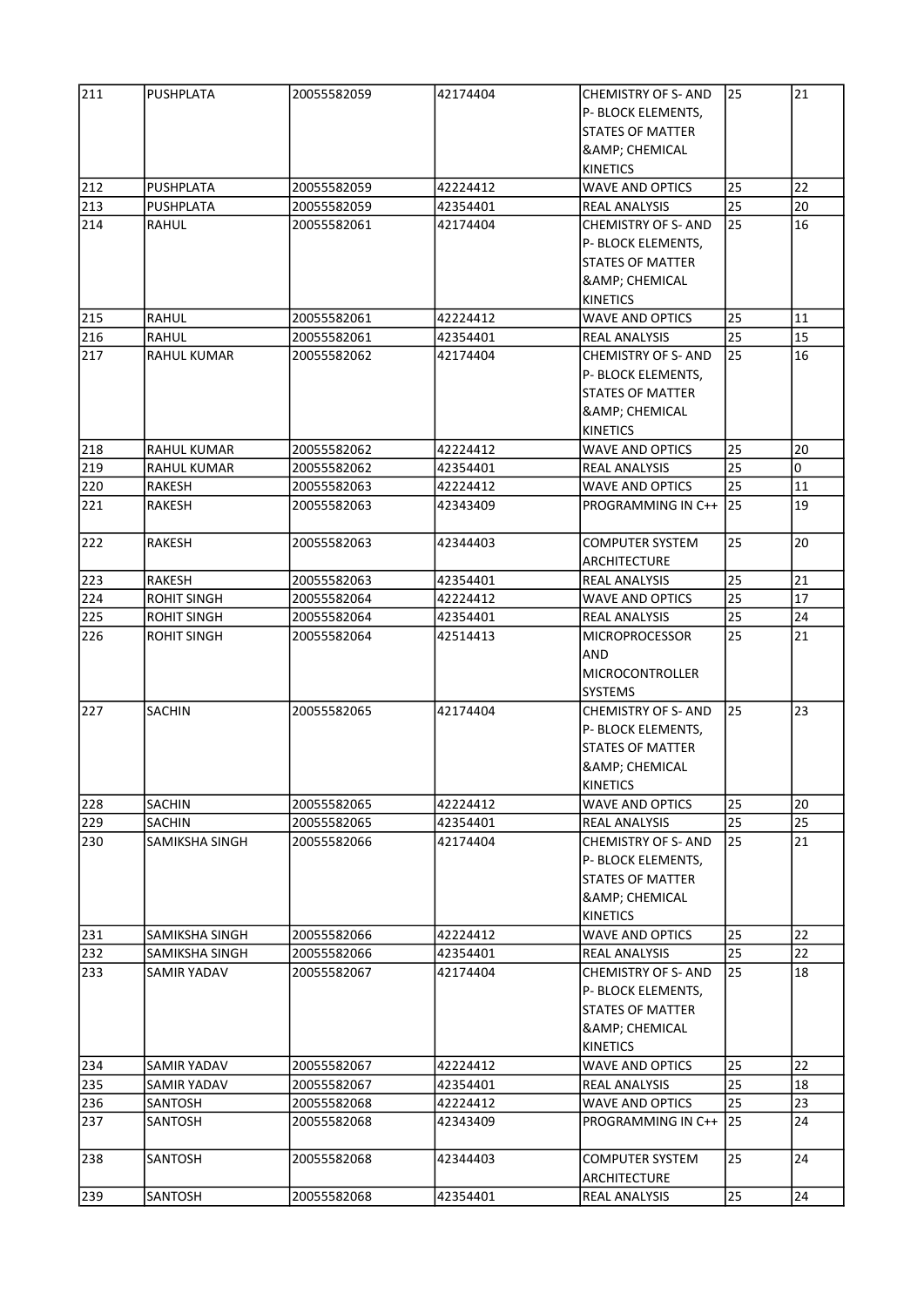| 240 | SANU KUMAR                           | 20055582069 | 42224412 | <b>WAVE AND OPTICS</b>                                                                                                  | 25 | 20 |
|-----|--------------------------------------|-------------|----------|-------------------------------------------------------------------------------------------------------------------------|----|----|
| 241 | SANU KUMAR                           | 20055582069 | 42343409 | PROGRAMMING IN C++                                                                                                      | 25 | 22 |
| 242 | <b>SANU KUMAR</b>                    | 20055582069 | 42344403 | <b>COMPUTER SYSTEM</b><br><b>ARCHITECTURE</b>                                                                           | 25 | 20 |
| 243 | <b>SANU KUMAR</b>                    | 20055582069 | 42354401 | <b>REAL ANALYSIS</b>                                                                                                    | 25 | 20 |
| 244 | SATENDER KUMAR                       | 20055582070 | 42224412 | <b>WAVE AND OPTICS</b>                                                                                                  | 25 | 22 |
| 245 | SATENDER KUMAR                       | 20055582070 | 42343409 | PROGRAMMING IN C++                                                                                                      | 25 | 20 |
| 246 | SATENDER KUMAR                       | 20055582070 | 42344403 | <b>COMPUTER SYSTEM</b><br>ARCHITECTURE                                                                                  | 25 | 20 |
| 247 | SATENDER KUMAR                       | 20055582070 | 42354401 | <b>REAL ANALYSIS</b>                                                                                                    | 25 | 20 |
| 248 | SAURBH                               | 20055582072 | 42174404 | <b>CHEMISTRY OF S- AND</b>                                                                                              | 25 | 21 |
|     |                                      |             |          | P- BLOCK ELEMENTS,<br><b>STATES OF MATTER</b><br><b>&amp; CHEMICAL</b><br><b>KINETICS</b>                               |    |    |
| 249 | SAURBH                               | 20055582072 | 42224412 | <b>WAVE AND OPTICS</b>                                                                                                  | 25 | 20 |
| 250 | <b>SAURBH</b>                        | 20055582072 | 42354401 | <b>REAL ANALYSIS</b>                                                                                                    | 25 | 22 |
| 251 | <b>SHAILENDRA KUMAR</b>              | 20055582073 | 42174404 | <b>CHEMISTRY OF S- AND</b><br>P- BLOCK ELEMENTS,<br><b>STATES OF MATTER</b><br><b>&amp; CHEMICAL</b><br><b>KINETICS</b> | 25 | 21 |
| 252 | SHAILENDRA KUMAR                     | 20055582073 | 42224412 | <b>WAVE AND OPTICS</b>                                                                                                  | 25 | 21 |
| 253 | <b>SHAILENDRA KUMAR</b>              | 20055582073 | 42354401 | <b>REAL ANALYSIS</b>                                                                                                    | 25 | 22 |
| 254 | SHIHAB AHMAD KHAN                    | 20055582074 | 42224412 | <b>WAVE AND OPTICS</b>                                                                                                  | 25 | 22 |
| 255 | SHIHAB AHMAD KHAN                    | 20055582074 | 42343409 | PROGRAMMING IN C++                                                                                                      | 25 | 21 |
| 256 | SHIHAB AHMAD KHAN                    | 20055582074 | 42344403 | COMPUTER SYSTEM<br><b>ARCHITECTURE</b>                                                                                  | 25 | 20 |
| 257 | SHIHAB AHMAD KHAN                    | 20055582074 | 42354401 | <b>REAL ANALYSIS</b>                                                                                                    | 25 | 25 |
| 258 | <b>SHIVANI</b>                       | 20055582075 | 42224412 | <b>WAVE AND OPTICS</b>                                                                                                  | 25 | 24 |
| 259 | SHIVANI                              | 20055582075 | 42354401 | <b>REAL ANALYSIS</b>                                                                                                    | 25 | 25 |
| 260 | SHIVANI                              | 20055582075 | 42514413 | <b>MICROPROCESSOR</b><br>AND<br><b>MICROCONTROLLER</b><br><b>SYSTEMS</b>                                                | 25 | 23 |
| 261 | <b>SHRAVAN KUMAR</b><br><b>MEHTA</b> | 20055582076 | 42174404 | <b>CHEMISTRY OF S- AND</b><br><b>P- BLOCK ELEMENTS.</b><br>STATES OF MATTER<br><b>&amp; CHEMICAL</b><br><b>KINETICS</b> | 25 | 23 |
| 262 | SHRAVAN KUMAR<br><b>MEHTA</b>        | 20055582076 | 42224412 | <b>WAVE AND OPTICS</b>                                                                                                  | 25 | 20 |
| 263 | SHRAVAN KUMAR<br><b>MEHTA</b>        | 20055582076 | 42354401 | <b>REAL ANALYSIS</b>                                                                                                    | 25 | 22 |
| 264 | SNEH                                 | 20055582077 | 42224412 | <b>WAVE AND OPTICS</b>                                                                                                  | 25 | 24 |
| 265 | SNEH                                 | 20055582077 | 42343409 | PROGRAMMING IN C++                                                                                                      | 25 | 20 |
| 266 | <b>SNEH</b>                          | 20055582077 | 42344403 | <b>COMPUTER SYSTEM</b><br>ARCHITECTURE                                                                                  | 25 | 20 |
| 267 | <b>SNEH</b>                          | 20055582077 | 42354401 | REAL ANALYSIS                                                                                                           | 25 | 23 |
| 268 | SONAM RANI                           | 20055582078 | 42174404 | <b>CHEMISTRY OF S- AND</b><br>P- BLOCK ELEMENTS,<br><b>STATES OF MATTER</b><br><b>&amp; CHEMICAL</b><br><b>KINETICS</b> | 25 | 21 |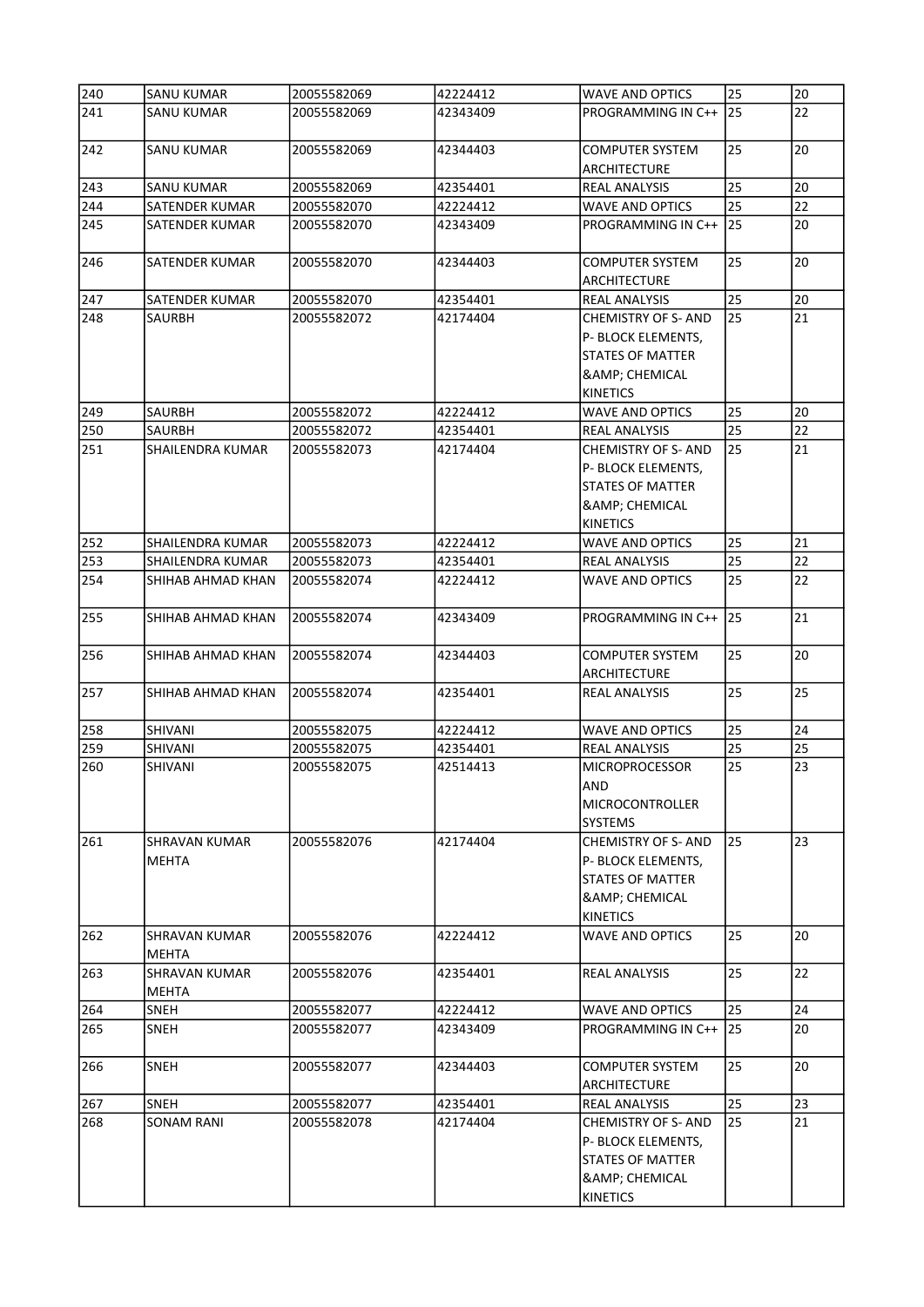| 269        | <b>SONAM RANI</b>      | 20055582078                | 42224412             | <b>WAVE AND OPTICS</b>                        | 25       | 19       |
|------------|------------------------|----------------------------|----------------------|-----------------------------------------------|----------|----------|
| 270        | SONAM RANI             | 20055582078                | 42354401             | REAL ANALYSIS                                 | 25       | 20       |
| 271        | <b>SURAMYA KAUSHAL</b> | 20055582079                | 42224412             | WAVE AND OPTICS                               | 25       | 22       |
| 272        | SURAMYA KAUSHAL        | 20055582079                | 42343409             | PROGRAMMING IN C++                            | 25       | 20       |
| 273        | SURAMYA KAUSHAL        | 20055582079                | 42344403             | <b>COMPUTER SYSTEM</b><br><b>ARCHITECTURE</b> | 25       | 21       |
| 274        | <b>SURAMYA KAUSHAL</b> | 20055582079                | 42354401             | REAL ANALYSIS                                 | 25       | 21       |
| 275        | TUSHAR SINGH           | 20055582080                | 42174404             | <b>CHEMISTRY OF S- AND</b>                    | 25       | 24       |
|            |                        |                            |                      | P- BLOCK ELEMENTS,                            |          |          |
|            |                        |                            |                      | <b>STATES OF MATTER</b>                       |          |          |
|            |                        |                            |                      | <b>&amp; CHEMICAL</b>                         |          |          |
|            |                        |                            |                      | <b>KINETICS</b>                               |          |          |
| 276        | TUSHAR SINGH           | 20055582080                | 42224412             | WAVE AND OPTICS                               | 25       | 24       |
| 277        | TUSHAR SINGH           | 20055582080                | 42354401             | REAL ANALYSIS                                 | 25       | 22       |
| 278        | UJJAWAL GUPTA          | 20055582081                | 42174404             | <b>CHEMISTRY OF S- AND</b>                    | 25       | 23       |
|            |                        |                            |                      | P- BLOCK ELEMENTS,                            |          |          |
|            |                        |                            |                      | <b>STATES OF MATTER</b>                       |          |          |
|            |                        |                            |                      | <b>&amp; CHEMICAL</b>                         |          |          |
|            |                        |                            |                      | <b>KINETICS</b>                               |          |          |
| 279        | UJJAWAL GUPTA          | 20055582081                | 42224412             | <b>WAVE AND OPTICS</b>                        | 25       | 20       |
| 280        | UJJAWAL GUPTA          | 20055582081                | 42354401             | REAL ANALYSIS                                 | 25       | 19       |
| 281        | VAIBHAV KUMAR          | 20055582082                | 42224412             | WAVE AND OPTICS                               | 25       | 23       |
| 282        | VAIBHAV KUMAR          | 20055582082                | 42354401             | REAL ANALYSIS                                 | 25       | 21       |
| 283        | VAIBHAV KUMAR          | 20055582082                | 42514413             | <b>MICROPROCESSOR</b>                         | 25       | 24       |
|            |                        |                            |                      | AND                                           |          |          |
|            |                        |                            |                      | <b>MICROCONTROLLER</b>                        |          |          |
|            |                        |                            |                      | <b>SYSTEMS</b>                                |          |          |
| 284        | <b>VIKASH</b>          | 20055582083                | 42174404             | <b>CHEMISTRY OF S- AND</b>                    | 25       | 10       |
|            |                        |                            |                      | P- BLOCK ELEMENTS,                            |          |          |
|            |                        |                            |                      | <b>STATES OF MATTER</b>                       |          |          |
|            |                        |                            |                      | <b>&amp; CHEMICAL</b>                         |          |          |
|            |                        |                            |                      | <b>KINETICS</b>                               |          |          |
| 285<br>286 | VIKASH<br>VIKASH       | 20055582083<br>20055582083 | 42224412<br>42354401 | WAVE AND OPTICS<br>REAL ANALYSIS              | 25<br>25 | 17<br>18 |
| 287        | VISHAL                 | 20055582084                | 42224412             | WAVE AND OPTICS                               | 25       | 20       |
| 288        | VISHAL                 | 20055582084                | 42343409             | PROGRAMMING IN C++                            | 25       | 20       |
|            |                        |                            |                      |                                               |          |          |
| 289        | VISHAL                 | 20055582084                | 42344403             | COMPUTER SYSTEM                               | 25       | 20       |
|            |                        |                            |                      | ARCHITECTURE                                  |          |          |
| 290        | VISHAL                 | 20055582084                | 42354401             | <b>REAL ANALYSIS</b>                          | 25       | 23       |
| 291        | VISHAL SINGH           | 20055582085                | 42174404             | <b>CHEMISTRY OF S- AND</b>                    | 25       | 24       |
|            |                        |                            |                      | P- BLOCK ELEMENTS,                            |          |          |
|            |                        |                            |                      | <b>STATES OF MATTER</b>                       |          |          |
|            |                        |                            |                      | <b>&amp; CHEMICAL</b><br><b>KINETICS</b>      |          |          |
| 292        | VISHAL SINGH           | 20055582085                | 42224412             | <b>WAVE AND OPTICS</b>                        | 25       | 25       |
| 293        | VISHAL SINGH           | 20055582085                | 42354401             | <b>REAL ANALYSIS</b>                          | 25       | 25       |
| 294        | VIVEK KUMAR            | 20055582086                | 42224412             | WAVE AND OPTICS                               | 25       | 20       |
| 295        | VIVEK KUMAR            | 20055582086                | 42343409             | PROGRAMMING IN C++                            | 25       | 24       |
|            |                        |                            |                      |                                               |          |          |
| 296        | <b>VIVEK KUMAR</b>     | 20055582086                | 42344403             | <b>COMPUTER SYSTEM</b><br><b>ARCHITECTURE</b> | 25       | 24       |
| 297        | <b>VIVEK KUMAR</b>     | 20055582086                | 42354401             | <b>REAL ANALYSIS</b>                          | 25       | 20       |
| 298        | YASH KUMAR             | 20055582087                | 42224412             | <b>WAVE AND OPTICS</b>                        | 25       | 22       |
| 299        | YASH KUMAR             | 20055582087                | 42343409             | PROGRAMMING IN C++                            | 25       | 24       |
| 300        | YASH KUMAR             | 20055582087                | 42344403             | <b>COMPUTER SYSTEM</b>                        | 25       | 22       |
|            |                        |                            |                      | <b>ARCHITECTURE</b>                           |          |          |
| 301        | YASH KUMAR             | 20055582087                | 42354401             | <b>REAL ANALYSIS</b>                          | 25       | 23       |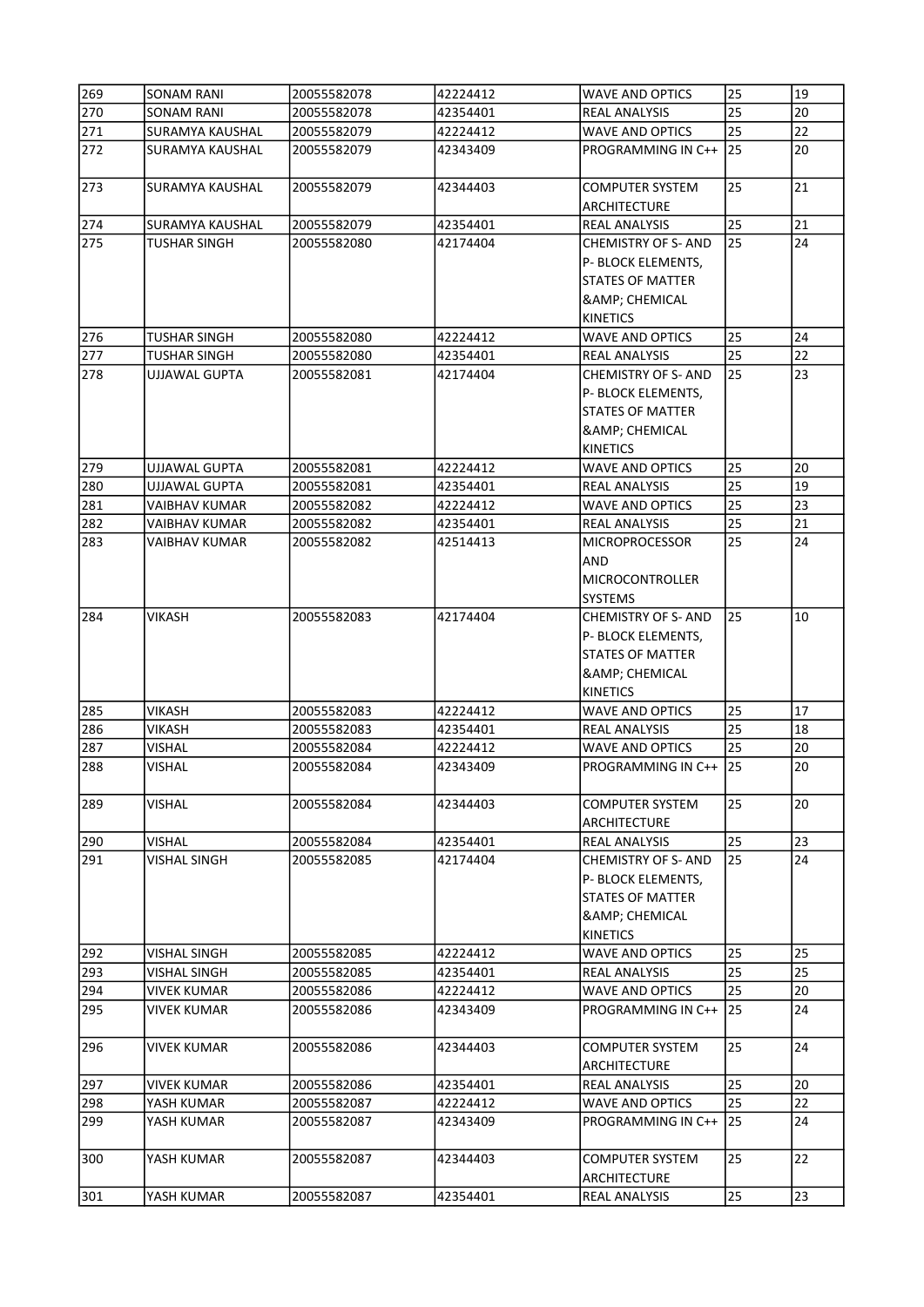| 302 | YUVIKA VASHISHTHA       | 20055582088 | 42174404 | <b>CHEMISTRY OF S- AND</b> | 25 | 24 |
|-----|-------------------------|-------------|----------|----------------------------|----|----|
|     |                         |             |          | P- BLOCK ELEMENTS,         |    |    |
|     |                         |             |          | <b>STATES OF MATTER</b>    |    |    |
|     |                         |             |          | <b>&amp; CHEMICAL</b>      |    |    |
|     |                         |             |          | <b>KINETICS</b>            |    |    |
| 303 | YUVIKA VASHISHTHA       | 20055582088 | 42224412 | <b>WAVE AND OPTICS</b>     | 25 | 25 |
|     |                         |             |          |                            |    |    |
| 304 | YUVIKA VASHISHTHA       | 20055582088 | 42354401 | REAL ANALYSIS              | 25 | 25 |
| 305 | ABHISHEK                | 20055582089 | 42174404 | <b>CHEMISTRY OF S- AND</b> | 25 | 20 |
|     |                         |             |          | P- BLOCK ELEMENTS,         |    |    |
|     |                         |             |          | STATES OF MATTER           |    |    |
|     |                         |             |          | <b>&amp; CHEMICAL</b>      |    |    |
|     |                         |             |          | <b>KINETICS</b>            |    |    |
| 306 | ABHISHEK                | 20055582089 | 42224412 | <b>WAVE AND OPTICS</b>     | 25 | 21 |
| 307 | ABHISHEK                | 20055582089 | 42354401 | REAL ANALYSIS              | 25 | 22 |
| 308 | AKASH                   | 20055582090 | 42224412 | <b>WAVE AND OPTICS</b>     | 25 | 23 |
| 309 | AKASH                   | 20055582090 | 42354401 | REAL ANALYSIS              | 25 | 25 |
| 310 | AKASH                   | 20055582090 | 42514413 | <b>MICROPROCESSOR</b>      | 25 | 20 |
|     |                         |             |          | AND                        |    |    |
|     |                         |             |          | MICROCONTROLLER            |    |    |
|     |                         |             |          | <b>SYSTEMS</b>             |    |    |
| 311 | AMAN AMOLA              | 20055582091 | 42224412 | <b>WAVE AND OPTICS</b>     | 25 | 23 |
| 312 | AMAN AMOLA              | 20055582091 | 42354401 | <b>REAL ANALYSIS</b>       | 25 | 23 |
|     |                         |             |          |                            |    |    |
| 313 | AMAN AMOLA              | 20055582091 | 42514413 | <b>MICROPROCESSOR</b>      | 25 | 17 |
|     |                         |             |          | AND                        |    |    |
|     |                         |             |          | <b>MICROCONTROLLER</b>     |    |    |
|     |                         |             |          | <b>SYSTEMS</b>             |    |    |
| 314 | ANSH KATARIA            | 20055582092 | 42224412 | <b>WAVE AND OPTICS</b>     | 25 | 23 |
| 315 | ANSH KATARIA            | 20055582092 | 42354401 | <b>REAL ANALYSIS</b>       | 25 | 25 |
| 316 | ANSH KATARIA            | 20055582092 | 42514413 | <b>MICROPROCESSOR</b>      | 25 | 22 |
|     |                         |             |          | IAND.                      |    |    |
|     |                         |             |          | MICROCONTROLLER            |    |    |
|     |                         |             |          | <b>SYSTEMS</b>             |    |    |
| 317 | ANUJ                    | 20055582093 | 42174404 | <b>CHEMISTRY OF S- AND</b> | 25 | 20 |
|     |                         |             |          | P- BLOCK ELEMENTS,         |    |    |
|     |                         |             |          | STATES OF MATTER           |    |    |
|     |                         |             |          | <b>&amp; CHEMICAL</b>      |    |    |
|     |                         |             |          | <b>KINETICS</b>            |    |    |
| 318 | lanuj                   | 20055582093 | 42224412 | <b>WAVE AND OPTICS</b>     | 25 | 18 |
|     | ANUJ                    | 20055582093 | 42354401 |                            | 25 | 18 |
| 319 |                         |             |          | <b>REAL ANALYSIS</b>       |    |    |
| 320 | ARUN YADAV              | 20055582094 | 42174404 | <b>CHEMISTRY OF S- AND</b> | 25 | 18 |
|     |                         |             |          | P- BLOCK ELEMENTS,         |    |    |
|     |                         |             |          | <b>STATES OF MATTER</b>    |    |    |
|     |                         |             |          | <b>&amp; CHEMICAL</b>      |    |    |
|     |                         |             |          | <b>KINETICS</b>            |    |    |
| 321 | ARUN YADAV              | 20055582094 | 42224412 | <b>WAVE AND OPTICS</b>     | 25 | 20 |
| 322 | ARUN YADAV              | 20055582094 | 42354401 | REAL ANALYSIS              | 25 | 21 |
| 323 | <b>AVINASH KUMAR</b>    | 20055582095 | 42224412 | WAVE AND OPTICS            | 25 | 22 |
| 324 | AVINASH KUMAR           | 20055582095 | 42343409 | PROGRAMMING IN C++         | 25 | 20 |
|     |                         |             |          |                            |    |    |
| 325 | AVINASH KUMAR           | 20055582095 | 42344403 | <b>COMPUTER SYSTEM</b>     | 25 | 19 |
|     |                         |             |          | <b>ARCHITECTURE</b>        |    |    |
| 326 | AVINASH KUMAR           | 20055582095 | 42354401 | <b>REAL ANALYSIS</b>       | 25 | 23 |
| 327 | <b>BHAGIRATH SHARMA</b> | 20055582096 | 42224412 | <b>WAVE AND OPTICS</b>     | 25 | 24 |
|     |                         |             |          |                            | 25 | 23 |
| 328 | <b>BHAGIRATH SHARMA</b> | 20055582096 | 42354401 | <b>REAL ANALYSIS</b>       |    |    |
| 329 | <b>BHAGIRATH SHARMA</b> | 20055582096 | 42514413 | <b>MICROPROCESSOR</b>      | 25 | 23 |
|     |                         |             |          | <b>AND</b>                 |    |    |
|     |                         |             |          | <b>MICROCONTROLLER</b>     |    |    |
|     |                         |             |          | <b>SYSTEMS</b>             |    |    |
| 330 | <b>BHARTENDU</b>        | 20055582097 | 42224412 | <b>WAVE AND OPTICS</b>     | 25 | 24 |
| 331 | <b>BHARTENDU</b>        | 20055582097 | 42354401 | <b>REAL ANALYSIS</b>       | 25 | 23 |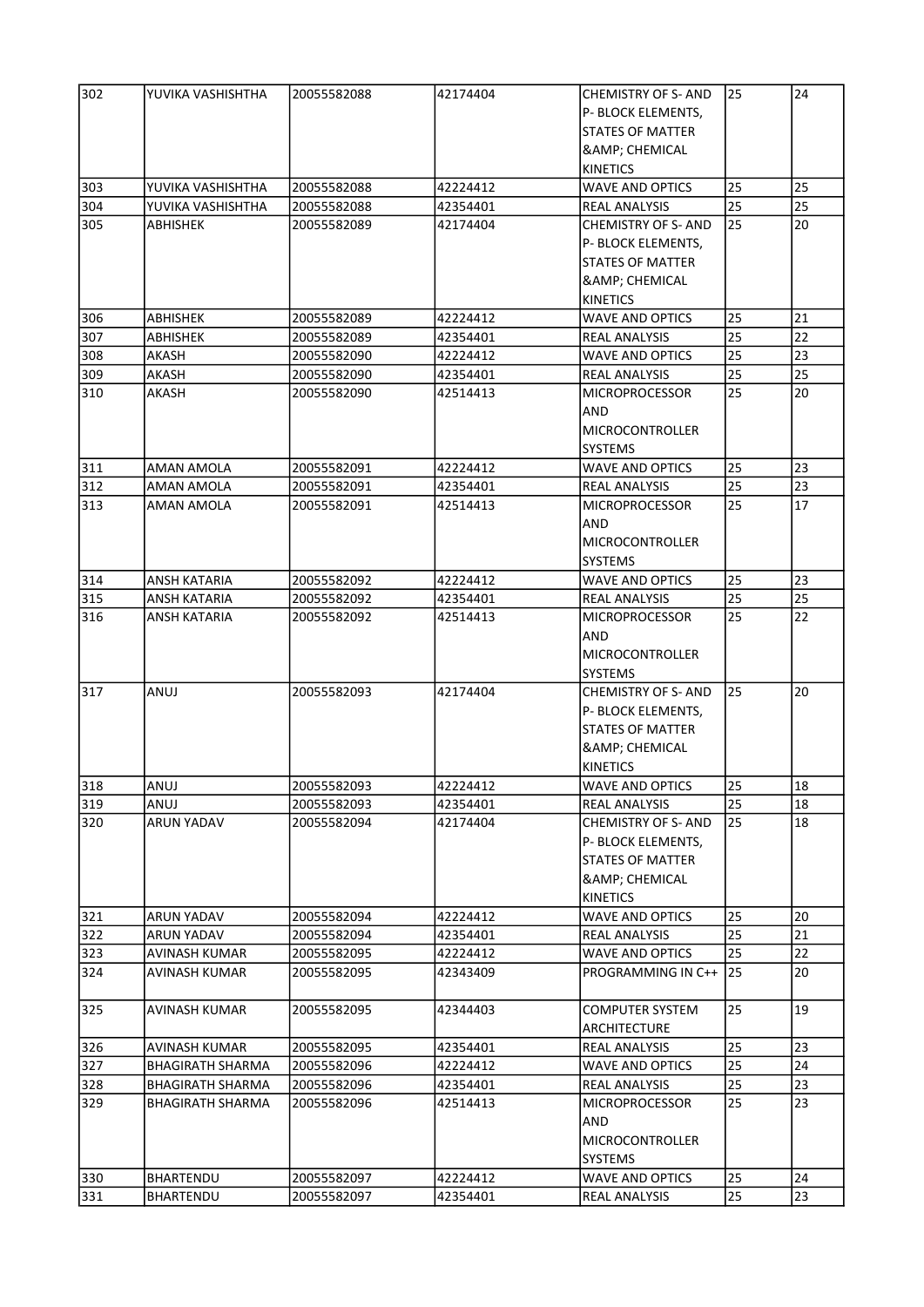| 332 | <b>BHARTENDU</b>       | 20055582097 | 42514413 | <b>MICROPROCESSOR</b>      | 25 | 17 |
|-----|------------------------|-------------|----------|----------------------------|----|----|
|     |                        |             |          | AND                        |    |    |
|     |                        |             |          | MICROCONTROLLER            |    |    |
|     |                        |             |          | <b>SYSTEMS</b>             |    |    |
| 333 | <b>DEEPAK</b>          | 20055582098 | 42224412 | <b>WAVE AND OPTICS</b>     | 25 | 23 |
| 334 | <b>DEEPAK</b>          | 20055582098 | 42354401 | <b>REAL ANALYSIS</b>       | 25 | 22 |
| 335 | DEEPAK                 | 20055582098 | 42514413 | <b>MICROPROCESSOR</b>      | 25 | 17 |
|     |                        |             |          | AND                        |    |    |
|     |                        |             |          | <b>MICROCONTROLLER</b>     |    |    |
|     |                        |             |          | <b>SYSTEMS</b>             |    |    |
| 336 | DEEPANSHU              | 20055582099 | 42174404 | <b>CHEMISTRY OF S- AND</b> | 25 | 16 |
|     | SHONDHANI              |             |          | P- BLOCK ELEMENTS,         |    |    |
|     |                        |             |          | <b>STATES OF MATTER</b>    |    |    |
|     |                        |             |          | <b>&amp; CHEMICAL</b>      |    |    |
|     |                        |             |          | <b>KINETICS</b>            |    |    |
| 337 | DEEPANSHU              | 20055582099 | 42224412 | <b>WAVE AND OPTICS</b>     | 25 | 20 |
|     | SHONDHANI              |             |          |                            |    |    |
| 338 | DEEPANSHU              | 20055582099 | 42354401 | <b>REAL ANALYSIS</b>       | 25 | 15 |
|     | SHONDHANI              |             |          |                            |    |    |
| 339 | <b>DIVYA</b>           | 20055582100 | 42224412 | <b>WAVE AND OPTICS</b>     | 25 | 24 |
| 340 | <b>DIVYA</b>           | 20055582100 | 42354401 | <b>REAL ANALYSIS</b>       | 25 | 25 |
| 341 | <b>DIVYA</b>           | 20055582100 | 42514413 | <b>MICROPROCESSOR</b>      | 25 | 23 |
|     |                        |             |          | AND                        |    |    |
|     |                        |             |          | MICROCONTROLLER            |    |    |
|     |                        |             |          | <b>SYSTEMS</b>             |    |    |
| 342 | <b>DOLLY CHAURASIA</b> | 20055582101 | 42224412 | <b>WAVE AND OPTICS</b>     | 25 | 25 |
| 343 | <b>DOLLY CHAURASIA</b> | 20055582101 | 42343409 | PROGRAMMING IN C++         | 25 | 21 |
|     |                        |             |          |                            |    |    |
| 344 | <b>DOLLY CHAURASIA</b> | 20055582101 | 42344403 | COMPUTER SYSTEM            | 25 | 22 |
|     |                        |             |          | ARCHITECTURE               |    |    |
| 345 | <b>DOLLY CHAURASIA</b> | 20055582101 | 42354401 | <b>REAL ANALYSIS</b>       | 25 | 24 |
| 346 | EKTA                   | 20055582102 | 42174404 | <b>CHEMISTRY OF S- AND</b> | 25 | 22 |
|     |                        |             |          | P- BLOCK ELEMENTS,         |    |    |
|     |                        |             |          | <b>STATES OF MATTER</b>    |    |    |
|     |                        |             |          | <b>&amp; CHEMICAL</b>      |    |    |
|     |                        |             |          | KINETICS                   |    |    |
| 347 | <b>EKTA</b>            | 20055582102 | 42224412 | <b>WAVE AND OPTICS</b>     | 25 | 20 |
| 348 | <b>EKTA</b>            | 20055582102 | 42354401 | <b>REAL ANALYSIS</b>       | 25 | 15 |
| 349 | <b>ESHNA JAIN</b>      | 20055582103 | 42224412 | <b>WAVE AND OPTICS</b>     | 25 | 25 |
| 350 | <b>ESHNA JAIN</b>      | 20055582103 | 42354401 | <b>REAL ANALYSIS</b>       | 25 | 23 |
| 351 | ESHNA JAIN             | 20055582103 | 42514413 | <b>MICROPROCESSOR</b>      | 25 | 25 |
|     |                        |             |          | AND                        |    |    |
|     |                        |             |          | <b>MICROCONTROLLER</b>     |    |    |
|     |                        |             |          | <b>SYSTEMS</b>             |    |    |
| 352 | HARSH KUMAR            | 20055582104 | 42224412 | WAVE AND OPTICS            | 25 | 23 |
| 353 | HARSH KUMAR            | 20055582104 | 42354401 | <b>REAL ANALYSIS</b>       | 25 | 25 |
| 354 |                        | 20055582104 |          | <b>MICROPROCESSOR</b>      | 25 | 23 |
|     | HARSH KUMAR            |             | 42514413 |                            |    |    |
|     |                        |             |          | AND                        |    |    |
|     |                        |             |          | <b>MICROCONTROLLER</b>     |    |    |
|     |                        |             |          | <b>SYSTEMS</b>             |    |    |
| 355 | <b>HARSH KUMAR</b>     | 20055582105 | 42174404 | <b>CHEMISTRY OF S- AND</b> | 25 | 22 |
|     |                        |             |          | P- BLOCK ELEMENTS,         |    |    |
|     |                        |             |          | STATES OF MATTER           |    |    |
|     |                        |             |          | <b>&amp; CHEMICAL</b>      |    |    |
|     |                        |             |          | <b>KINETICS</b>            |    |    |
| 356 | <b>HARSH KUMAR</b>     | 20055582105 | 42224412 | <b>WAVE AND OPTICS</b>     | 25 | 20 |
| 357 | <b>HARSH KUMAR</b>     | 20055582105 | 42354401 | <b>REAL ANALYSIS</b>       | 25 | 21 |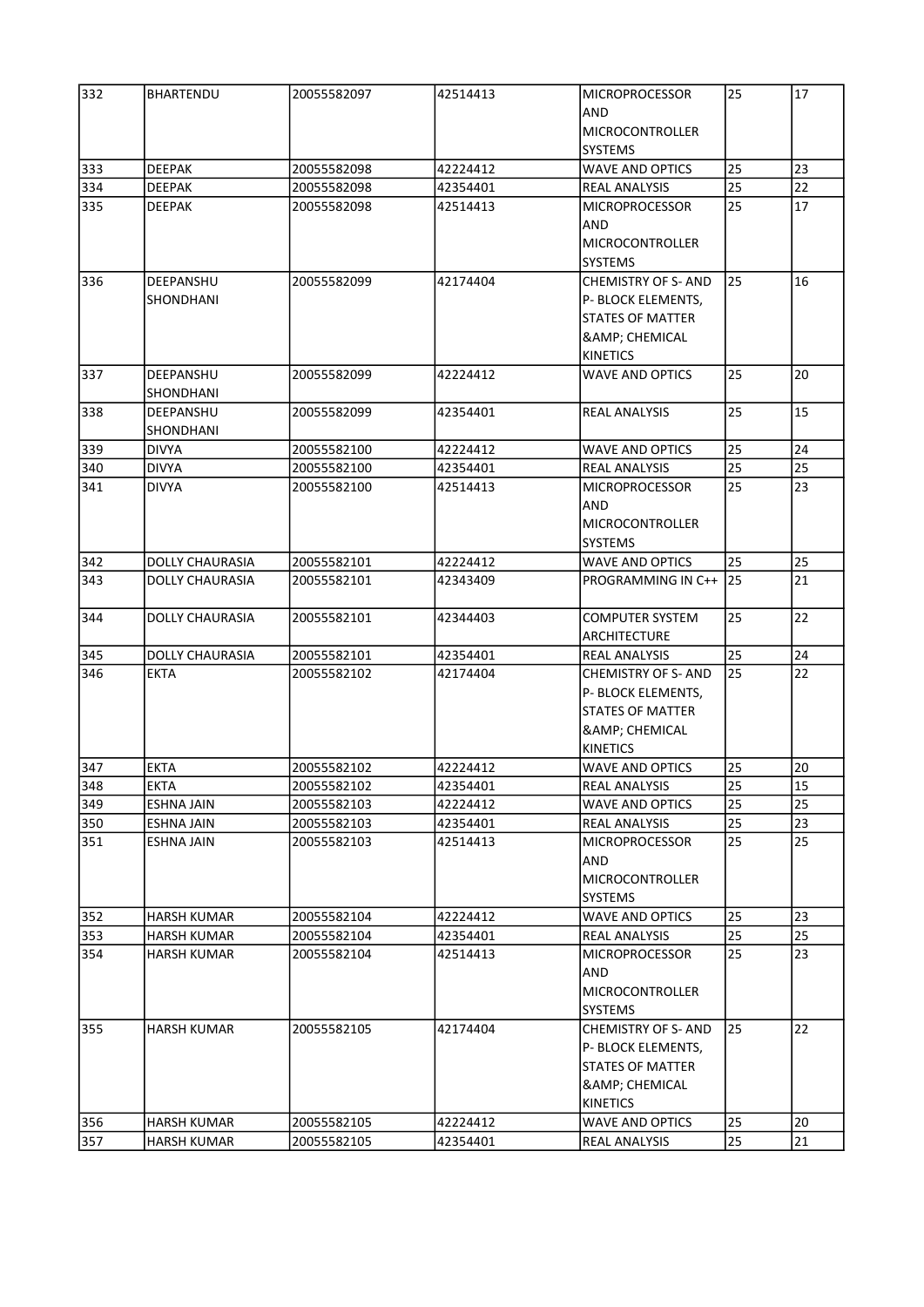| 358 | KUSHAGRA CHUGH            | 20055582106 | 42174404 | CHEMISTRY OF S- AND          | 25 | 18 |
|-----|---------------------------|-------------|----------|------------------------------|----|----|
|     |                           |             |          | P- BLOCK ELEMENTS,           |    |    |
|     |                           |             |          | <b>STATES OF MATTER</b>      |    |    |
|     |                           |             |          | <b>&amp; CHEMICAL</b>        |    |    |
|     |                           |             |          | <b>KINETICS</b>              |    |    |
| 359 | KUSHAGRA CHUGH            | 20055582106 | 42224412 | <b>WAVE AND OPTICS</b>       | 25 | 16 |
| 360 | KUSHAGRA CHUGH            | 20055582106 | 42354401 | REAL ANALYSIS                | 25 | 19 |
| 361 | NIKHIL KUMAR SINGH        | 20055582108 | 42224412 | <b>WAVE AND OPTICS</b>       | 25 | 23 |
|     |                           |             |          |                              |    |    |
| 362 | <b>NIKHIL KUMAR SINGH</b> | 20055582108 | 42354401 | REAL ANALYSIS                | 25 | 25 |
| 363 | <b>NIKHIL KUMAR SINGH</b> | 20055582108 | 42514413 | <b>MICROPROCESSOR</b><br>AND | 25 | 20 |
|     |                           |             |          | <b>MICROCONTROLLER</b>       |    |    |
|     |                           |             |          |                              |    |    |
|     |                           |             |          | <b>SYSTEMS</b>               |    |    |
| 364 | RAHUL SOOD                | 20055582111 | 42224412 | <b>WAVE AND OPTICS</b>       | 25 | 23 |
| 365 | RAHUL SOOD                | 20055582111 | 42354401 | <b>REAL ANALYSIS</b>         | 25 | 22 |
| 366 | RAHUL SOOD                | 20055582111 | 42514413 | <b>MICROPROCESSOR</b>        | 25 | 20 |
|     |                           |             |          | AND                          |    |    |
|     |                           |             |          | <b>MICROCONTROLLER</b>       |    |    |
|     |                           |             |          | <b>SYSTEMS</b>               |    |    |
| 367 | <b>RITIK</b>              | 20055582112 | 42224412 | <b>WAVE AND OPTICS</b>       | 25 | 24 |
| 368 | <b>RITIK</b>              | 20055582112 | 42354401 | <b>REAL ANALYSIS</b>         | 25 | 25 |
| 369 | <b>RITIK</b>              | 20055582112 | 42514413 | <b>MICROPROCESSOR</b>        | 25 | 20 |
|     |                           |             |          | AND                          |    |    |
|     |                           |             |          | MICROCONTROLLER              |    |    |
|     |                           |             |          | <b>SYSTEMS</b>               |    |    |
| 370 | ROHAN DEV                 | 20055582113 | 42224412 | <b>WAVE AND OPTICS</b>       | 25 | 16 |
| 371 | <b>ROHAN DEV</b>          | 20055582113 | 42354401 | REAL ANALYSIS                | 25 | 22 |
| 372 | <b>ROHAN DEV</b>          | 20055582113 | 42514413 | <b>MICROPROCESSOR</b>        | 25 | 12 |
|     |                           |             |          | AND                          |    |    |
|     |                           |             |          |                              |    |    |
|     |                           |             |          | <b>MICROCONTROLLER</b>       |    |    |
|     |                           |             |          | <b>SYSTEMS</b>               |    |    |
| 373 | SOURABH                   | 20055582118 | 42174404 | <b>CHEMISTRY OF S-AND</b>    | 25 | 18 |
|     |                           |             |          | P- BLOCK ELEMENTS,           |    |    |
|     |                           |             |          | <b>STATES OF MATTER</b>      |    |    |
|     |                           |             |          | <b>&amp; CHEMICAL</b>        |    |    |
|     |                           |             |          | KINETICS                     |    |    |
| 374 | SOURABH                   | 20055582118 | 42224412 | <b>WAVE AND OPTICS</b>       | 25 | 20 |
| 375 | <b>SOURABH</b>            | 20055582118 | 42354401 | <b>REAL ANALYSIS</b>         | 25 | 18 |
| 376 | <b>SUNNY KASNIA</b>       | 20055582119 | 42224412 | <b>WAVE AND OPTICS</b>       | 25 | 24 |
| 377 | <b>SUNNY KASNIA</b>       | 20055582119 | 42354401 | <b>REAL ANALYSIS</b>         | 25 | 25 |
| 378 | SUNNY KASNIA              | 20055582119 | 42514413 | <b>MICROPROCESSOR</b>        | 25 | 23 |
|     |                           |             |          | AND                          |    |    |
|     |                           |             |          | <b>MICROCONTROLLER</b>       |    |    |
|     |                           |             |          | <b>SYSTEMS</b>               |    |    |
|     | <b>SURAJ DAHIYA</b>       | 20055582120 | 42224412 | <b>WAVE AND OPTICS</b>       | 25 | 24 |
| 379 |                           |             |          |                              |    |    |
| 380 | <b>SURAJ DAHIYA</b>       | 20055582120 | 42354401 | <b>REAL ANALYSIS</b>         | 25 | 25 |
| 381 | <b>SURAJ DAHIYA</b>       | 20055582120 | 42514413 | <b>MICROPROCESSOR</b>        | 25 | 19 |
|     |                           |             |          | <b>AND</b>                   |    |    |
|     |                           |             |          | <b>MICROCONTROLLER</b>       |    |    |
|     |                           |             |          | <b>SYSTEMS</b>               |    |    |
| 382 | <b>TONLEX GYATSO</b>      | 20055582121 | 42174404 | <b>CHEMISTRY OF S- AND</b>   | 25 | 10 |
|     |                           |             |          | P- BLOCK ELEMENTS,           |    |    |
|     |                           |             |          | STATES OF MATTER             |    |    |
|     |                           |             |          | <b>&amp; CHEMICAL</b>        |    |    |
|     |                           |             |          | KINETICS                     |    |    |
| 383 | <b>TONLEX GYATSO</b>      | 20055582121 | 42224412 | <b>WAVE AND OPTICS</b>       | 25 | 16 |
| 384 | <b>TONLEX GYATSO</b>      | 20055582121 | 42354401 | REAL ANALYSIS                | 25 | 25 |
| 385 | <b>TUSHAR</b>             | 20055582122 | 42224412 | <b>WAVE AND OPTICS</b>       | 25 | 24 |
|     |                           |             |          |                              |    |    |